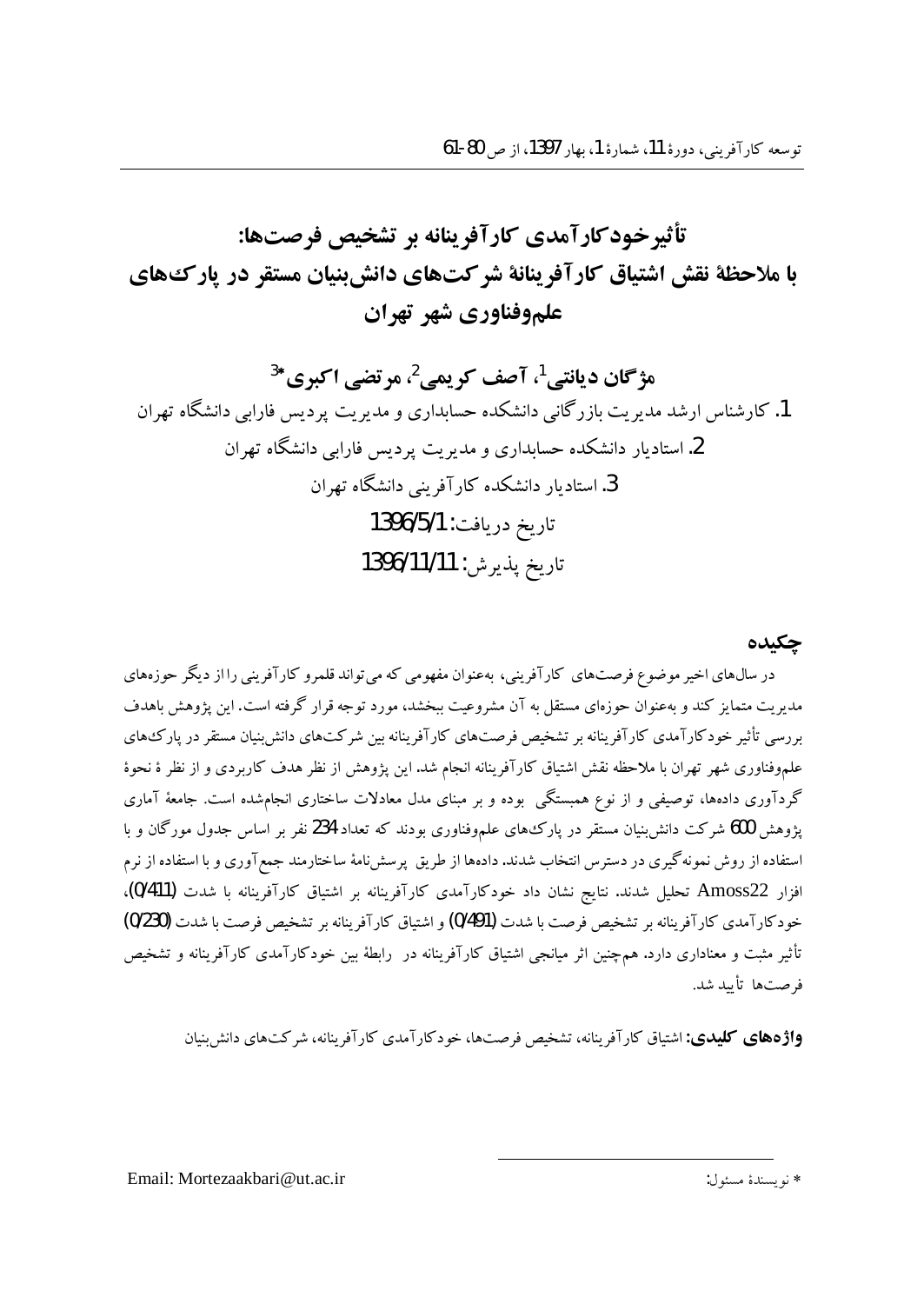#### مقدمه

کار آفرینی<sup>1</sup> بنا به دلایل گوناگون از جمله کمک به توســعهٔ اقتصـــادی کشــورها، ایجاد نو آوری در بازار و ارائهٔ فرصـــتهای شــغلی جدید به شــکل ویژهای مورد توجه برنامهریزان و ســياســت گذاران قرار گرفته اســت (Shane & Venkataraman, 2000). كارآفريني ييوند فرد کارآفرین و فر صتها ست. بهنحوی که کارآفرینان در دو فرآیند مهم کشف و بهرهبرداری از فر صتهای کارآفرینانه مشغول هستند (Fuduric,2008). شناسایی فرصت یکی از شاخص های کلیدی فرآیند کارآفرینی و یکی از اصله ترین عوامل بقا و موفقیت کارآفرینان بهشــمار میرود. شنا سایی فر صت به هیچ عنوان نتیجه ترصادف نیست. شنا سایی فر صت هم می تواند نتيجهٔ تحليل و جستوجو باشد و هم نتيجهٔ تشخيص. اما حتى كارآفريناني كه فقط فرصتها را تشخیص میدهند و به جســتوجو و تحلیل منظمی برای شــناســایی فرصــتها نمی پردازند، ويژگي خا صي دارند كه از آن بهعنوان خودكارآمدي ياد مي شود (مشدئي، 1390). از سوي دیگر، باورهای خودکارآمدی برای داشـــتن انگیزهٔ کارآفرینی و نیز تلاش برای انجام دادن فعالیتهای کارآفرینانه لازم میباشد. پژوهشهای جدید بر عاملهای روان شناختی اجتماعی با تأکید بر متغیرهایی چون خودکارآمدی، منجر به ایجاد درک بهتری از فرایندهای کارآفرینی شـــــــــــده اســــــت (Díaz and Jiménez, 2010). ازگن و بــارون (2007) معتقــدنــد كــه افراد بــا خودکارآمدی بالا بیشتر بهدنبال فرصتها هستند. این نتیجه نشــان می دهد کارآفرینانی که به موفقیت و توانایی های خود باور دارند بیشتر بهدنبال فر صتهای جدیدند، زیرا احتمال موفقیت خود را در شــناســایی و اســتفادهٔ اثرگذار از این فرصــتها را بیشــتر میدانند. فرآیند عملی راهاندازی کسبوکار جدید با بهرهبرداری از فر صت آغاز می شود. برای اینکه بهرهبرداری از فر صتهای کارآفرینانه، شروع عملی فعالیتهای گسترده برای تولید محصول یا ارائهٔ خدمت جدید می با شد. اشتیاق افراد را به سمت کشف فر صتهایی که نیازهای بشر را تأمین می کنند، سوق می دهد. نقش کارآفرینان، به اشتیاق آنها در مورد فرصتهایی که تاکنون ناشناخته مانده اســت برمي گردد (زالي، رضــايي و عيوضــي، 1391). كارآفرينان با داشــتن اشــتياق مي توانند

1. Entrepreneurship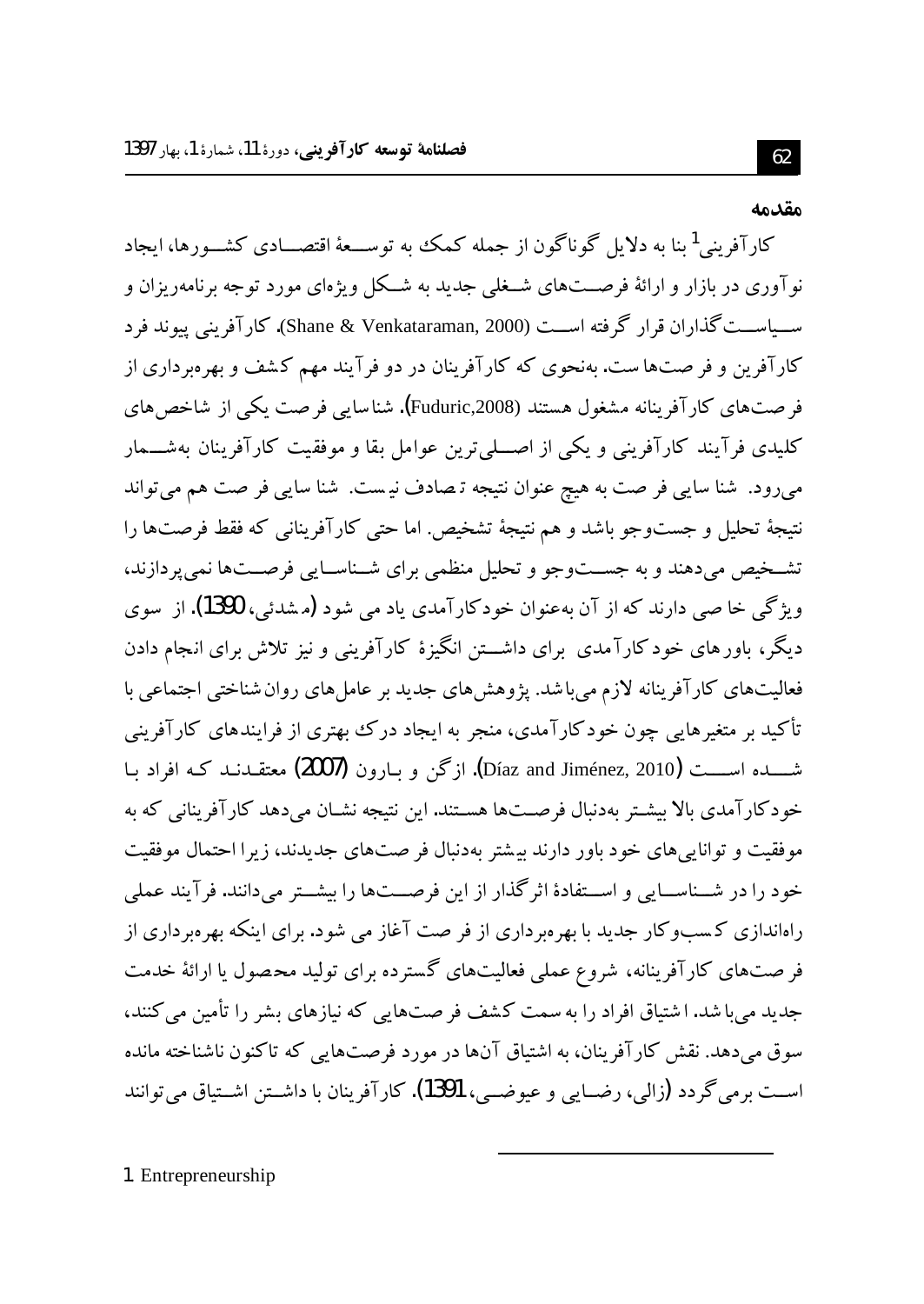فر صتها را شناسایی و بهرهبرداری کنند. بنابراین چنان بهنظر می رسد که لازمهٔ بروز رفتارهای کارآفرینانه، توانایی کشـف فرصـتهایی اسـت که تاکنون شـناخته نشـدهاند. تصــمیمهای کارآفرینان نه تنها تحت تأثیر خطاهای شناختی قرار دارد، بلکه تجارب احساسی کو تاهمدت نیز اثر گذار هســــتند (Grichnik, Smeja & Welpe, 2010**)**. يارک های علموفناوری1 با تو جه به برخورداری از توانایی های بالا برای کشف و شناسایی فرصتها، شرایطی را فراهم کردهاند تا با ایجاد شـــر کتهای مختلفی، زمینه را برای کشــف و تشــخیص این فرصـــتها مهیا کنند. شہ کتھای دانش بنیان، شہ کتھای خصوصی یا تعاونی ہستند که بهمنظور افزایش علم و ثروت، تو سعهٔ اقتصاد دانش محور، تحقق اهداف علمی و اقتصادی و تجاری سازی نتایج تحقیق و توســــعه در حوزهٔ فناوري هاي برتر و با ارزش افزودهٔ فراوان، بهویژه در تولید نرمافزار هاي مربوطه، تشکيل مي شوند (اللهپاريفرد و عباسي،1390)، مي توان نتيجه گرفت که شرکتهاي دانش بنیان مستقر در این مراکز با تکیه بر خودباوری و خودکارآمدی افراد سازمان، در کشف فر صتها پیشرو هستند. بیشتر محققان حوزهٔ کارآفرینی تأیید می کنند که بین کارآفرینان یک ســازمان، تفاوتهاي فردي در نحوهٔ تشــخبص فرصــت از ســوي آنان وجود دارد. براســاس نظریههای مرتبط با تشـخیص فرصــتهای کارآفرینی، این تفاوتها حاصــل جنبههای مختلف شـناختی و روانشـناختی در فعالیتهای فردی افراد طی فرآیند کارآفرینانهٔ آنان اسـت (بارون، 2008). همين تفاوت هاســـت كه باعث مي شــود تنها برخي افراد مي توانند فرصـــت هاي بكر کار آفرینانه را کشف و بهره رداری کنند. بنابراین با توجه به این مسـأله که اشـتباق کار آفرینانه منجر به شــناســایی و بهرهبرداری بیشــتر کارآفرینان از موقعیتها و فرصـــتهای کارآفرینانه می شــود؛ بنابراین هدف این یژوهش بررســی تأثیر خودکارآمدی بر تشــخیص فرصــتهای کار آفرینانه یا درنظر گرفتن نقش اشتباق کار آفرینانه می باشد.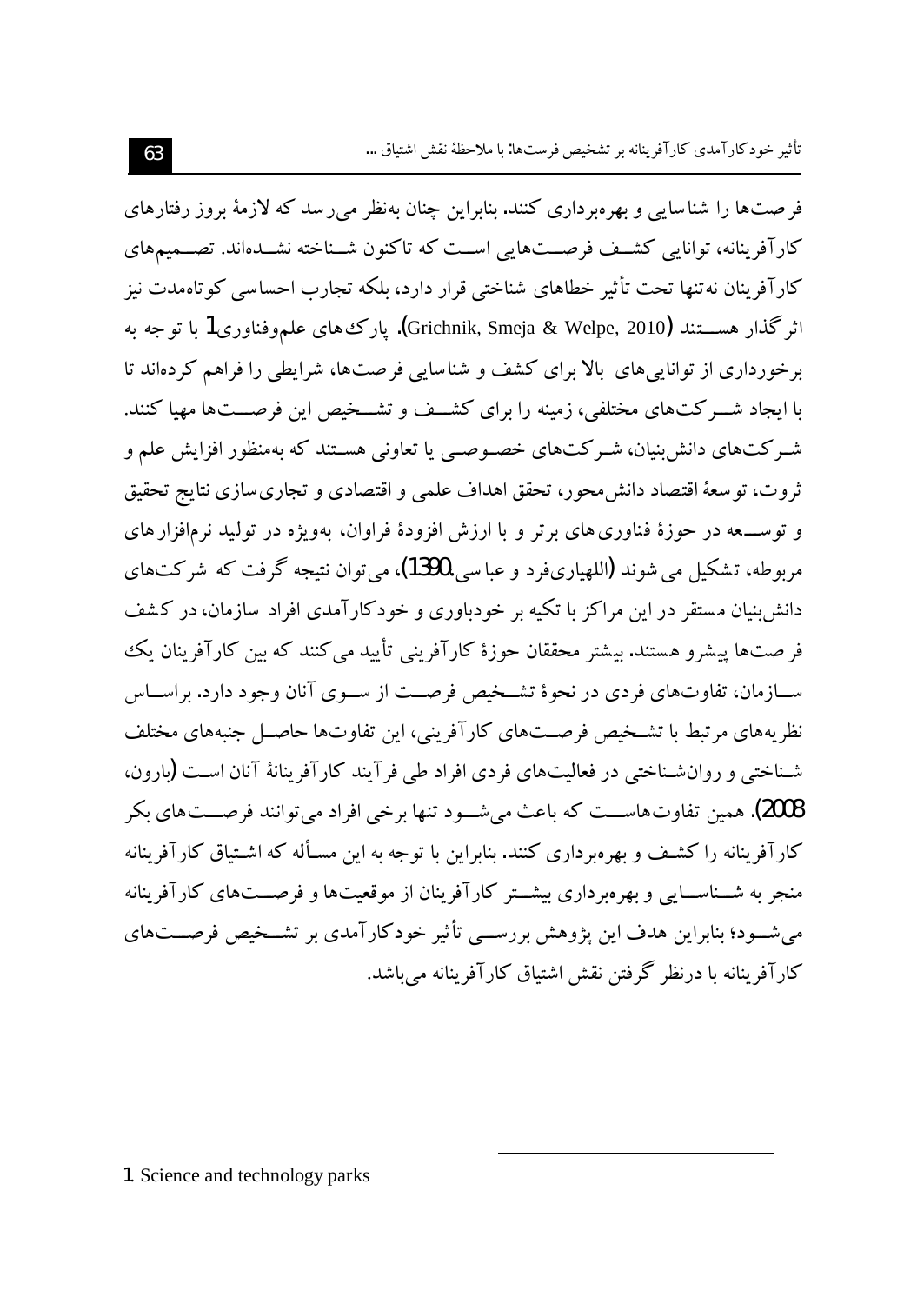مروري بر مباني نظري و پيشينهٔ پژوهش

#### تشخيص فرصتها

با وجود افزایش مطالعات انجام شــده در زمینهٔ تشــخیص فرصــتها، بســیاری از محققان معتقدند که مطالعات انجام شده در زمینهٔ ادبیات تشخیص فر صتها هنوز تا حد زیادی تو سعه نيافته (Park,2005)، و در همان مراحل اوليه باقي مانده اســـت (Hill & Birkinshaw,2010). فرصـــتها در محبط در دســترس هســتند و منتظرند تا کشــف شــوند (& Pacheco, Dean .<br>Payne,2010). فرصـــتهای کارآفرینانه به فروش کالاها، خدمات و مواد با روش های جدید به قيمتي بالاتر از هزينهٔ آن ا ست (ر ضايي ميرقائد، 1394). چانگ (2004) فر صت كارآفرينانه را درک افراد از امکان پذیری و مطلوبیت موقعیتی در آینده می داند که می توان به عرضـــهٔ کالا و خدمت نوآورانه به بازار از طریق تأسیس و شکل گیری کسبوکار جدید، یا بهبود کسبوکار موجود اقدام كرد (كريمي و همكاران، 1393). يوهاكا (2010) تشخيص فرصت را متشكل از: یو پش رقابتی فرصــت<sup>1</sup>: تمایل کار آفرینان برای ســرمایه گذاری در پروژههای با ریســک بالا و اقدام های متهورانه اســـت (Puhakka,2010). لانگ و مکمولان (1985)، مطرح می کنند که كارآفرينان از طريق يويش رقابتي، اطلاعات را دربارهٔ رقبا بهدســت مي آورند، همچنين آنان با اســـتفاده از یویش محیط از شـــکاف۱عای بهوجود آمده در کســـبوکار رقبیان در بازار آگاه می شــوند؛ جســـتوجوی پیشــگام فرصــت<sup>2</sup>: طراحی تصــویوی خلاصــه از آینده اســت (Puhakka,2010) و راهكار نوآورانهٔ فرصت<sup>3</sup>: هيل، شاردر و لاميكين **(1999)،** راهكار نوآورانهٔ فرصــت را قلب فرصــتهای کار آفرینی مے دانند. بوهاکا **(2010)** اعتقاد دارد راهکار نو آورانه خلق فرصت در ارتباط با فعالیتهای مختلف اقتصادی است.

- خود کارآمدی کارآفرینانه خودكارآمدي<sup>4</sup>از نظريهٔ شناخت اجتماعي آلبرت بندورا **(1997)** روان شناس مشهور، مشتق
- 1 Competitive scanning of opportunities
- 2 Proactive searching of opportunities
- 3 Innovative solution creation of opportunities
- 4 Self-efficacy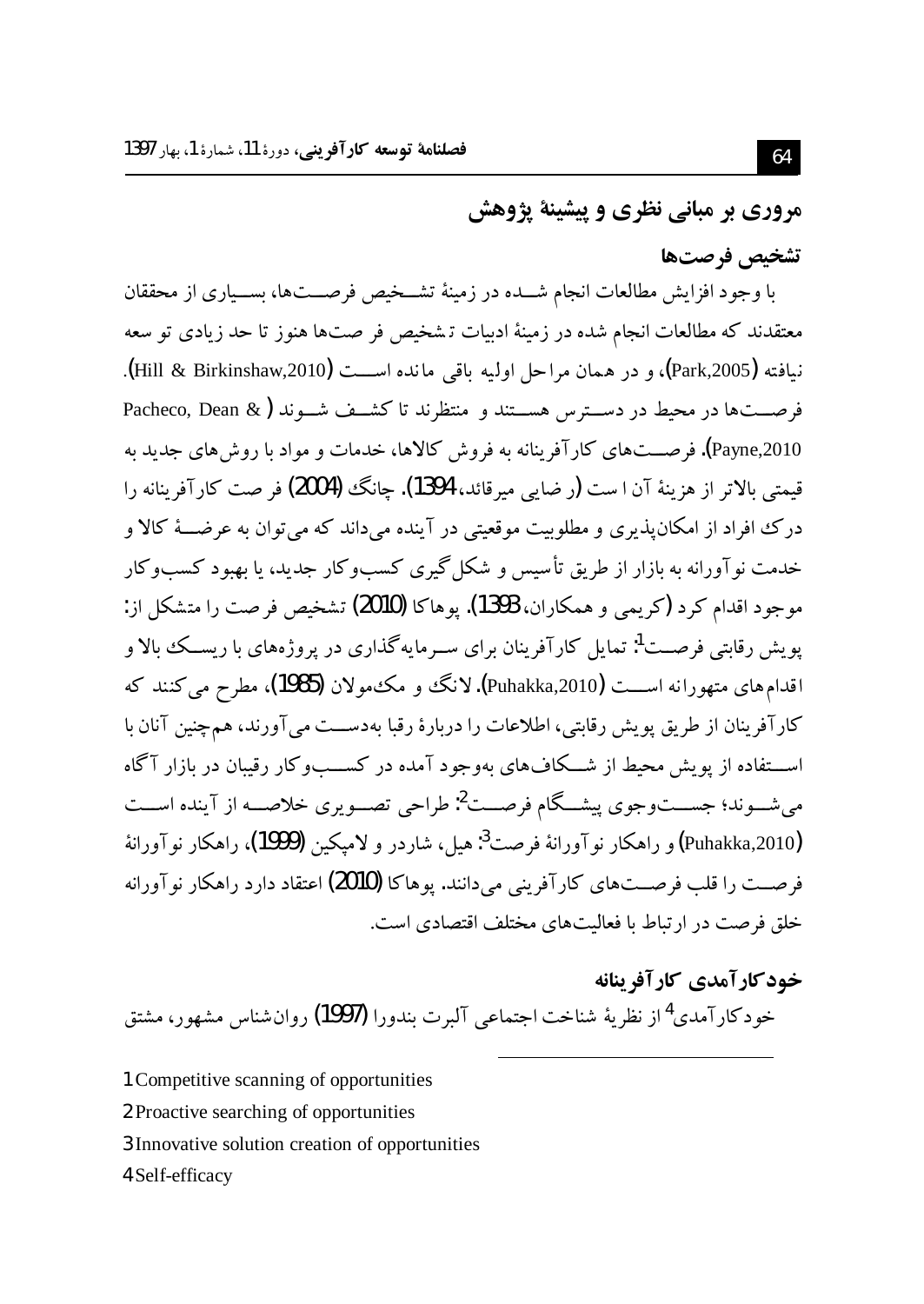شـده اسـت که باورها یا قضـاوتهای فرد به توانایهای خود در انجام وظایف و مسـئولیتها اشاره دارد. چن، گرین و کریک **(1998)** خودکارآمدی را بر آورد و تخمین فرد از توانایی های .<br>خود می دانند که برای جمع بین انگیزه، منابع شـــناختی و فرآیند عمل اســـتفاده می کند تا بر حوادث زندگی کنترل بیشتری داشته باشد. تعریف کاربردیتر برای این شاخص رفتار سازمانی مثبت توسـط لو تانز ارائه شـده اسـت: «خو دکار آمدی به عقیدهٔ راسـخ شـخص، اعتماد دربارهٔ توانایی های خودش برای بســـیج<sup>1</sup>انگیزش، منابع شـــناختی و دورههای فعالیت موردنیاز برای اجراى موفق يك وظيفة خاص در يك زمينة مفروض» گفته مىشــود (Luthans,2008). .<br>خو دکار آمدی یک ســاختار انگیز شـــ اســت که به تدریج با تجربههای فرد اندوخته می شــود (Zhao, Seibert and Hills,2005). به علاوه خود كار آمدي مي تواند موفقيت ها، اهداف و دوام فرد را تحت تأثير قرار دهد (سـكيورا<sup>2</sup>، 2007). نظريهٔ خودكارآمدي چنين بيان مي كند كه انگيز ش و عملکرد بهوســيلهٔ باور و نگرش افراد به اينکه آنها مي توانند کارآمد باشــند، تعيين مي شــود. خودکارآمدی جنبههای گوناگون کارآفرینی را تحت تاثیر قرار می دهد (& Wilson, Marlino Kickul,2004). يكي از ويژه گي هاي مهم كارآفرينان باورهاي خودكارآمدي آنان است. در واقع خودکارآمدی کارآفرینانه مفهوم وسیعی از ساختار خودکارآمدی می باشد (Barabosa, Gerhard 2007,Kickul &). خود کارآ مدی کارآفرینانه اعتقاد یک فرد به توانایی هایش بهمنظور انجام مهارت های مختلف برای دنبال کردن یک کســــــــــــو کار می باشـــــد ( De Noble, Jung & Ehrlich,1999). خودکارآمدی کارآفرینانه ظرفیتی است که در طول زمان برای یاسـخ گویی به عوامـل محیطی و فردی رشـــــد می کنــد (Mueller & Dato,2008). برای انــدازه گیری مقیــاس خودکار آمدی کار آفرینانه از مقیاس (مک گ<sub>ے</sub> و همکاران<sup>3</sup>،2009) اســتفاده شــده اســت، که شامل العاد:

**جست9جو<sup>4</sup>:** توسعهٔ یک ایدهٔ منحصربهفرد و یا شناسای<sub>ی</sub> یک فرصت ویژه توسط کارآفرین

1 mobilizing

2 Sequeira

3 McGee, Peterson, Mueller and Sequeira

4 searching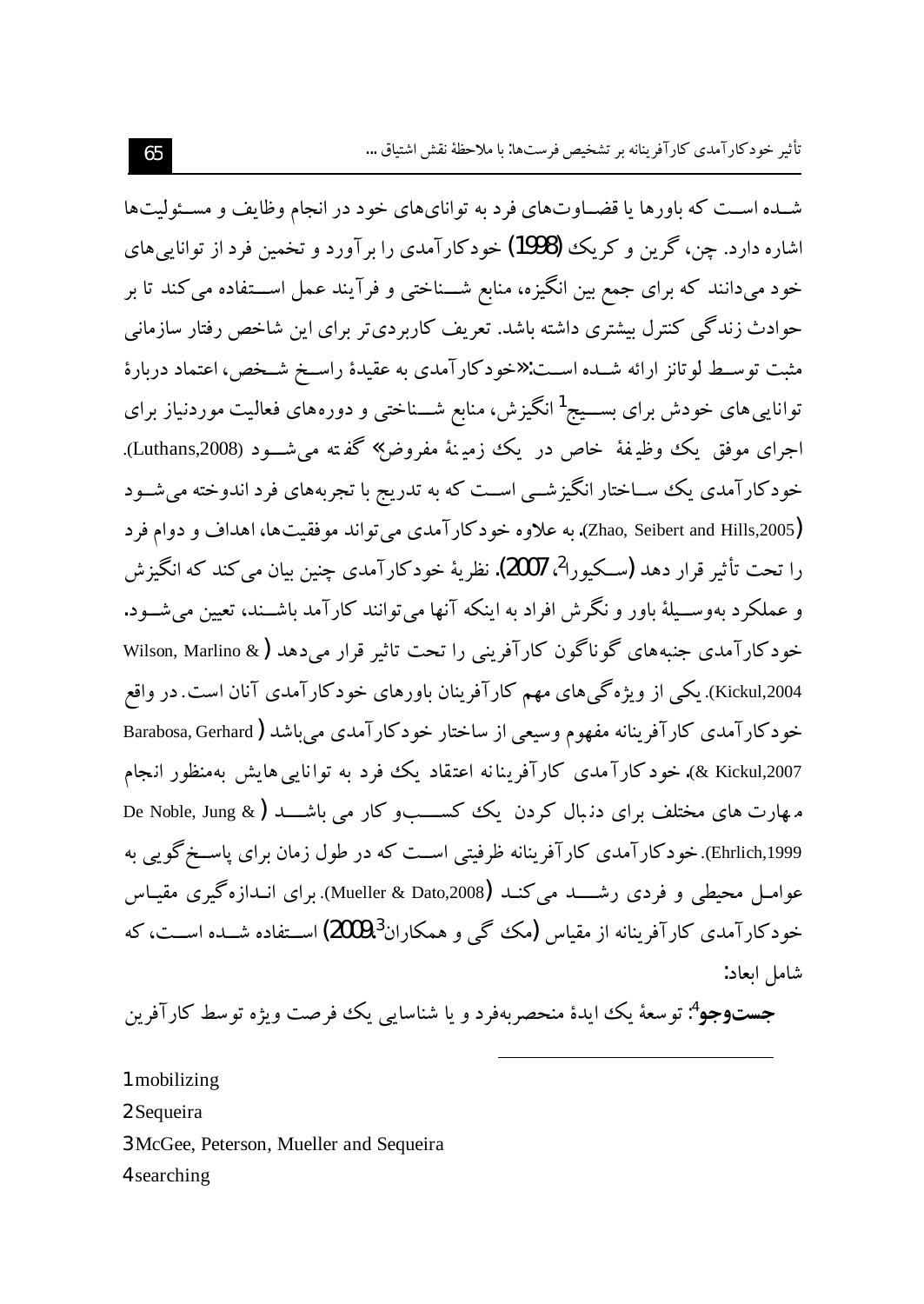که در این مرحله بر اســـتعداد خلاق کارآفرین و توانایی نوآوری های او تأکید می شـــود. کارآفرینان قبل از اینکه دیگران فر صتها را بهرسمیت بشناسند آنها را جستوجو کرده و از آنها بهر مبر داری می کنند؛

**بونامهویوی**':متشکل از فعالیتهایی است که توسط کارآفرین، ایدهٔ طرح کسبوکار را عملي مي كند. در اين مرحله كارآفرين امكانپذير بودن يا نبودن طرح يك كسبوكار ر سمي را بررسی می کند. کارآفرین ایده یا مفهوم کسبوکار را بهعنوان بخشی از کسبوکار ارزیابی مې کند؛

فظم بخشیدن<sup>2</sup>:این مرحله شامل جمع آوری منابع برای سرمایه گذاری است. این مرحله پس از پایان مرحلهٔ برنامهریزی در ذهن کارآفرین شــکل میگیرد کارآفرین منابع لازم مانند سرمايه، نيروي كار، مشتريان و تأمين كنندگان را فراهم مي كند (مولر و گويك، 2009)؛

**به کارگیری منابع انسانی<sup>3</sup> کار آفرین موفق کسی است که اصول و مهارتهای مدیریتی نیز** داشته باشد. کارآفرین بهعنوان یک مدیر سطح اجرایی، انواع روابط تجاری را مدیریت می کند و همچنین برنامهریزی راهبردی نیز انجام میدهد. یک شـــرکت در حال رشـــد نیاز به بینش و توانایی برای حل سریع مشکلات دارد؛

**به کارگیری منابع مالی**<sup>4</sup>: کارآفرینی پذیرفتن، ریسـک شـرکت همراه با سـهام مالی و رشـد بلندمدت و موفقیت آن اســـت. به کارگیری منابع مالی توانایی کارآفرین به جذب منابع مالی برای سرمایه گذاری در یک کسبوکار منتهی می شود.

اشتياق كارآفرينانه

اشــتياق قلب كارآفريني اســت (Cardon et al,2005)،زيرا موجب افزايش خلاقيت و ســبب شناخت الگو های جدید اطلاعات می شود که برای کشف و پهروبر داری از فرصتهای محتمل

1 planning

2 marshaling

3 Implementing-people

4 Implementing-financial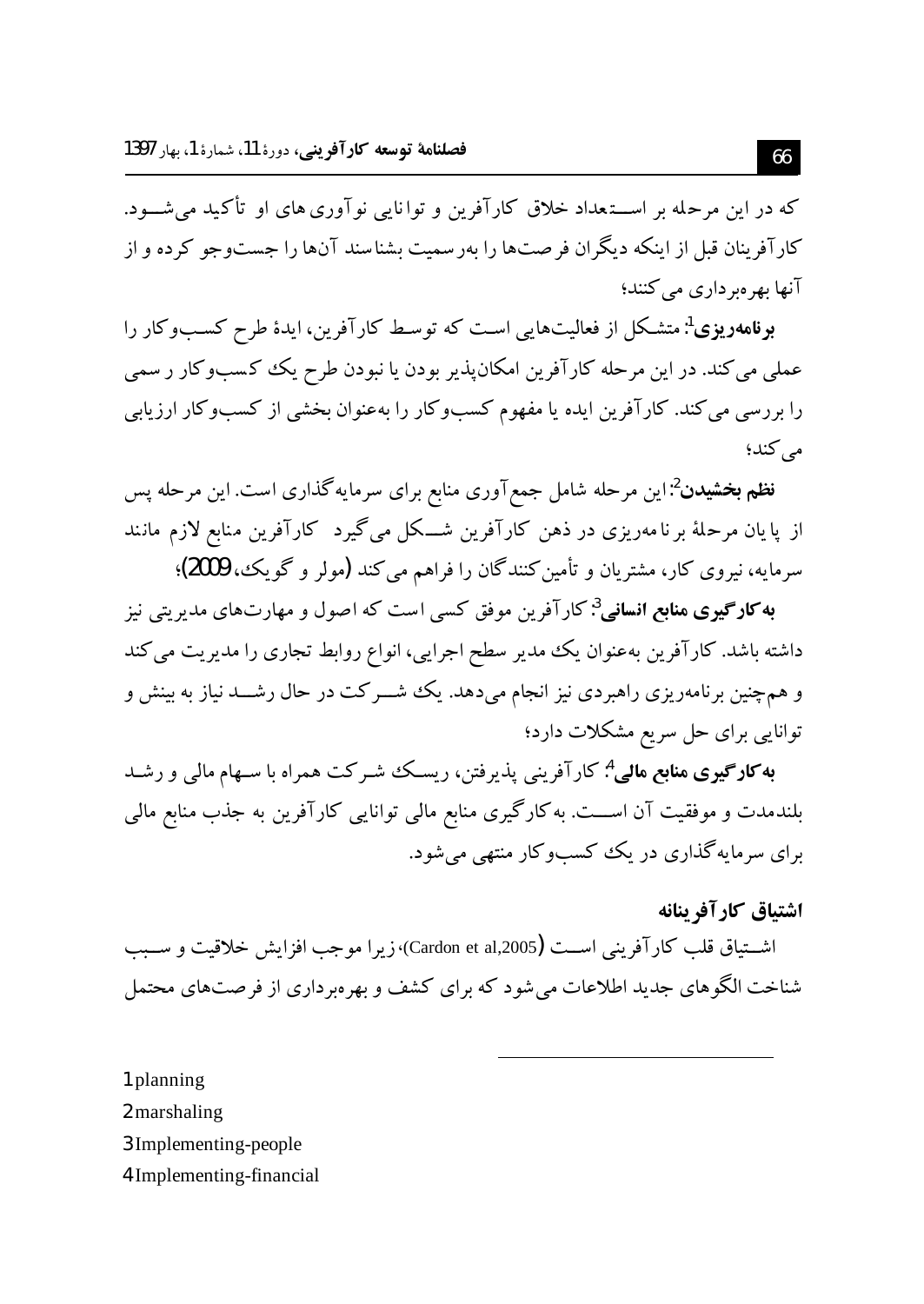مورد نیاز اســت (Baron,2008). اشـــتیاق کار آفرینی حالت عاطفی و احســـاســـی ای اســـت که كارآفرين همراه با تظاهرات رفتاري و شــناختي ويژهٔ آن، از خود بروز مي دهد ( @Chen, Yao Kotha,2009). کاردون، سودک و میتنس (2009) اشتیاق کارآفرینانه را احساسات مثبت شدیدی می،دانند که آگاهانه دســت یافتنی،اند و از طریق مشــارکت در فعالیتهای کارآفرینانهای تجربه می شـوند که مرتبط با هویت شـخصـی کارآفرینان هسـتند. این تعریف سـه جنبه دارد: 1.تجربهٔ احساسات بسیار مثبت: اولین نیازمندی برای اندازهگیری اشتیاق کارآفرینانه این است که ما باید تجربهٔ احساسات بسیار مثبت<sup>1</sup>را ثبت کنیم. احساسات بسیار مثبت محور یژوهش دانشمندان بر شـــور و اشــــتياق رواني (Schwarz & Clore,2007)؛ رفتار ســــازماني (Liu, Chen &Yao,2011) و كارآفريني (Perttula,2010)هستند. (1) اشتياق شامل احساسات بسيار مثبت تجربه شده نسبت به برخی چیز های مهم برای کارآفرین اســت (Wincent et al,2008)؛ (2). محوریت این فعالیت ها برای خودهویتی کارآفرینان<sup>2</sup>: نیاز مفهومی دوم برای اندازهگیری اشـتیاق کارآفرینانه این ا ست که احسا سات بسیار مثبت نسبت به فعالیتها مربوط به نقش هایی می با شد که برای خودهویتی یاســـخِردهندگان برجســـته و محوری هســـتند (Farmer, Yao & Kung,2011) و (3) ایعاد اشـــتباق کار آفرینی: اشتیاق ابداعی <sup>3</sup>مربوط به فعالیتهای یویش محیط برای بهدستآوردن فرصتهای جديد بازار، توســعهٔ محصــولات يا خدمات جديد مي باشــد (Cardon et al,2009a).افرادي كه تجربهٔ اشـــتیاق به اختراع و نو آوری دارند امکان دارد بهطور فعال بهدنبال فرصـــتهای جدید باشند و تمایل به ایجاد راهحل های جدید برای نیازها دارند (Cardon et al,2013)؛ اشتیاق تأسیسی <sup>4</sup> به فعالیت های مربوط به فراهم کردن منابع مالی، انســـانی و اجتماعی موردنیاز برای خلق کسبوکار مخاطرهای جدید گفته می شود. کارآفرینانی که اشتیاق تأسیسی را تجربه می کنند در در جهٔ اول از فرایند بنیان گذاری کســبو کار لذت می بر ند (Cardon et al,2005). اشــتباق

- 1. The experience of intense positive feelings
- 2. Entrepreneurs' self-identity
- 3. Passion for inventing
- 4. Passion for founding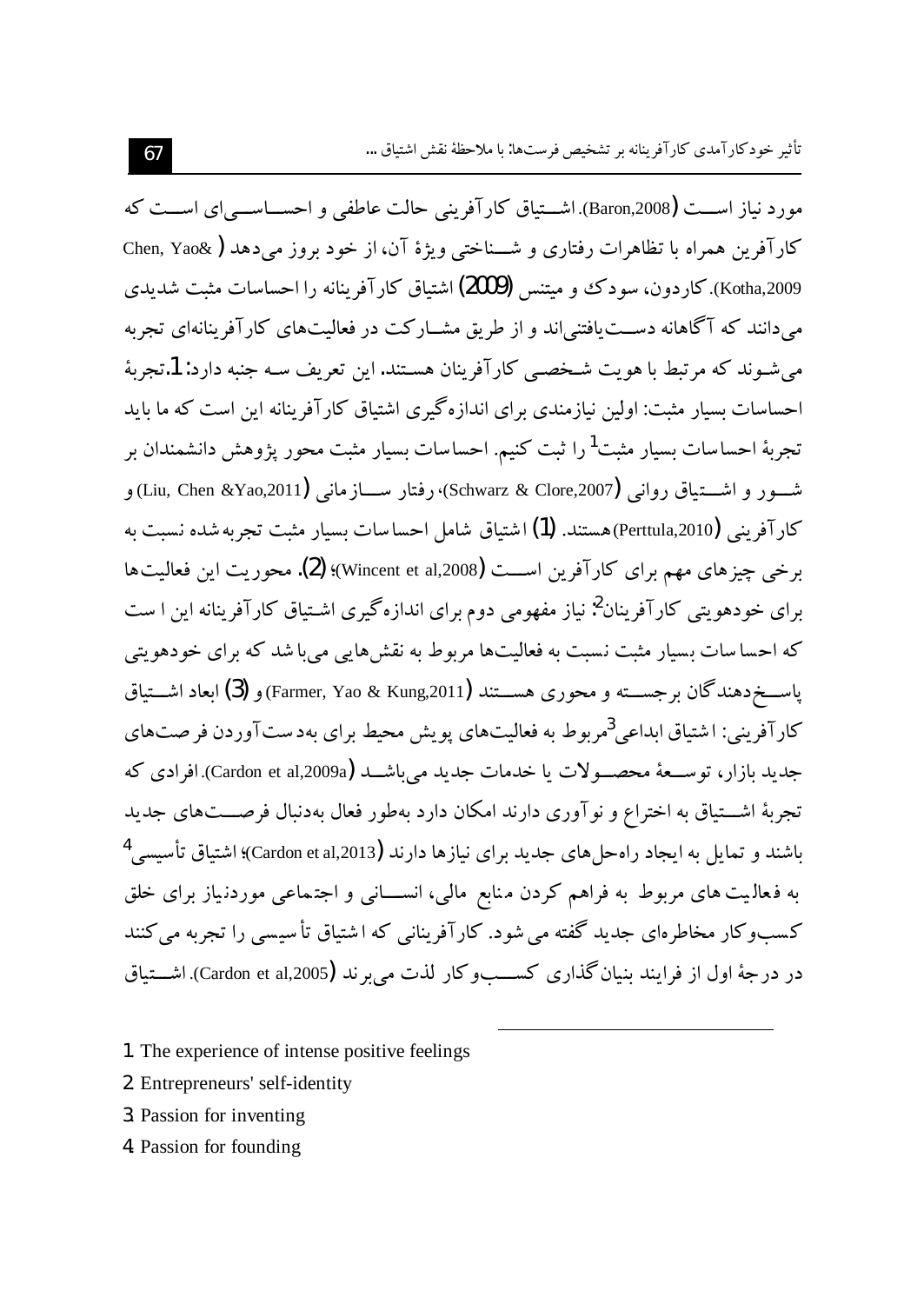تو سعهای<sup>1</sup>مربوط به ر شد و گسترش سرمایهگذاری پس از بنیانگذاری کسبوکار می با شد (Cardon et al,2009a)، و اغلب راهبر دهای متفاوتی برای مدیریت سازمان به کار می برند ( Gundry .(& Welsch, 2001

### چارچوپ نظری

یکی از ویژگی های مهم کارآفرینان باورهای خودکارآمدی آنان اســت. تمام افراد در برخورد شــرايط كارآفريني يكســان، تمايلات كارآفريني نشــان نمي،دهند. از اين٫رو، مطالعه و شناسایی عوامل مرتبط با تمایلات روانشناختی در شکل گیری تمایلات کارآفرینی مورد توجه محققان اســـت (Kautonen, Luoto & Tornikoski,2010). درواقع، تداوم تمايلات كارآفرينانه در گرو تـظاهرات مختلف روان`شـــــناختبي مـي باشـــــــد (Karlsson & Moberg,2013). نـتايج يژوهش هادیزاده و همکاران (2015)، نشــــان داد بین خود کارآمدی و اشــــتیاق کارآفرینانه رابطهٔ معناداری وجود دارد. پژوهش کاردون و همکاران (2013)، با عنوان "اشــــتـیاق کارآفرینبی میانجی خودکارآمدی با تداوم رابطه" نشان داد که نقش میانجی گری اشتیاق ابداعی و تأسیسی در رابطهٔ بین خودکارآمدی و تداوم مورد تأیید است، اما میانجیگری اشتیاق توسعهای به تأیید نر سید.

فرضية 1. خود كارآمدي كارآفرينانه بر اشتياق كارآفرينانه تاثير مثبت و معناداري دارد.

امروزه کشـور ما وارد دورهٔ اهمیت دادن مضـاعف به کارآفرینی شـده اسـت، بهطوری که بهبود روند رشـد و توسـعهٔ اقتصـادی کشـورمان، بهطور مسـتقیم تحت تأثیر توجه به کارآفرینی خودکارآمدی کارآفرینان بر شنا سایی فر صت آنها تأثیر معنادار دارد. بهطور خلا صه می توان گفت آنان دریافتند کارآفرینانی که به موفقیت و توانایی های خود باور دارند بیشت بهدنبال فرصتهای جدید هستند زیرا احتمال موفقیت خود را در شناسایی و استفادهٔ اثر گذار از این فر صتها را بیشتر می دانند. وانگ و جیم (2013)، در پژوهشی با عنوان «شناسایی فر صتهای کارآفرینانه در میان پرسسنلR & D، کشور تایوان» دریافتند که خودکارآمدی، دانش قبلی،

1. Passion for developing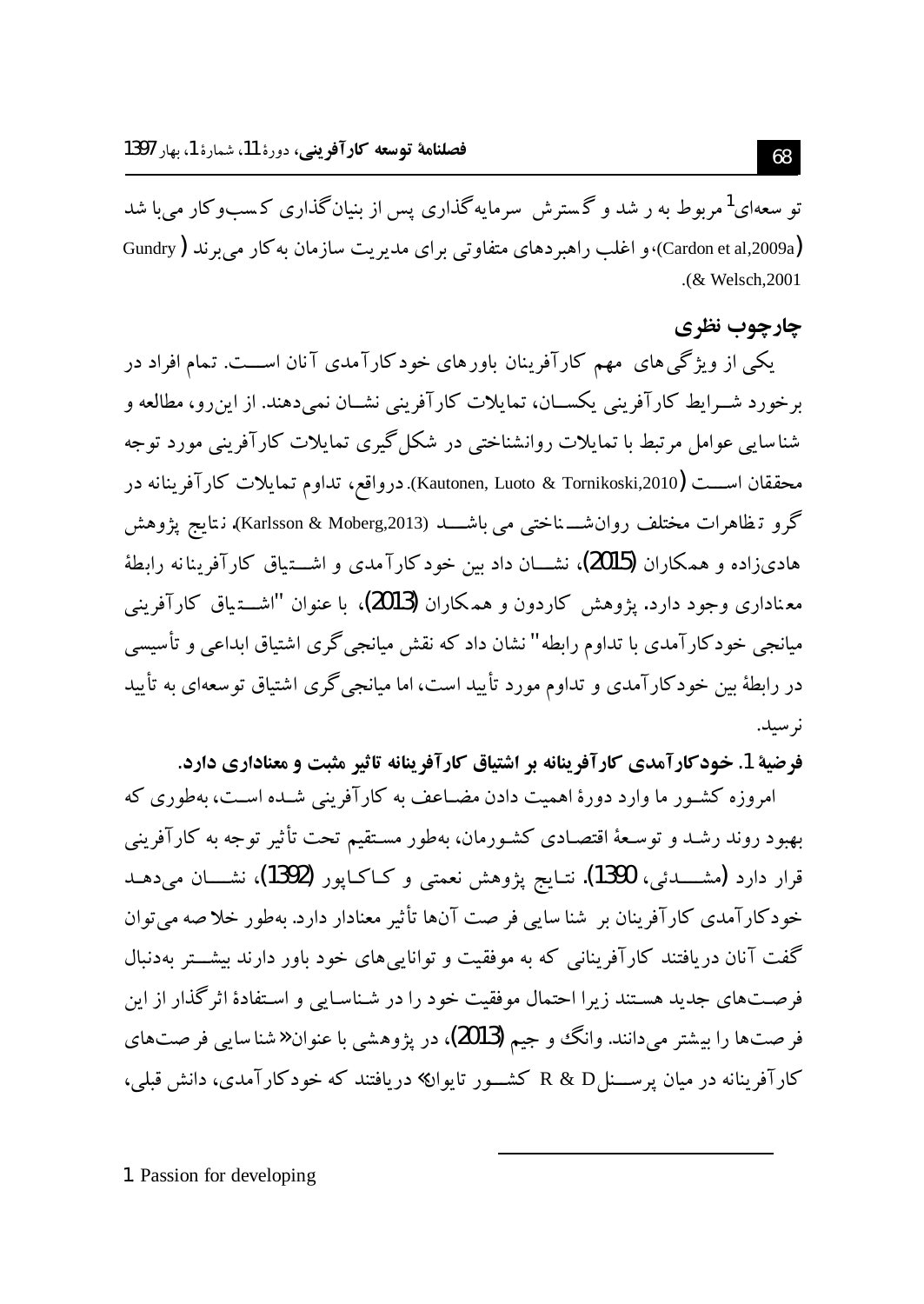شبکههای اجتماعی اثرات مثبتی بر تشخیص فر صتهای کارآفرینی دارد و در بین این عوامل خودکارآمدی پیش بینی کنندهٔ قوی برای تشــخیص فرصـــتهای کارآفرینانه اســـت. گیبس (2009)، در یژوهشـــی با عنوان «تأثیر خودکارآمدی بر تشـــخیص فرصـــت برای انجام دادن وظیفهای خاص»اثر خودکارآمدی بر شناسایی فرصتها را سنجیده و به این نتیجه رسیده است که خودکارآمدی یک متغیر پیش بین برای شنا سایی فر صتها می با شد. وی همچنین دریافت که خودکارآمدی کارآفرینانه و خودکارآمدی خلاق ارتباط مثبتی با تشــخیص فرصــتهای کارآفرینانه دارد. ازگن و بارون<sup>1</sup> (2007) معتقدند که افراد با خودکارآمدی بالا بیشـــتر بهدنبال فرصـــت های کارآفرینانه هســـتند. این نتیجه نشـــان می٫دهد کارآفرینانی که به موفقیت و توانایی های خود باور دارند بیشتر بهدنبال فرصتهای جدید هستند زیرا احتمال موفقیت خود را در شـناسـایی و اسـتفادهٔ اثر گذار از این فرصــتها را بیشـتر می۱دانند. در یژوهش های مرتبط با خودکار آمدی و تشخیص فرصت، نشان دادهشده است که چگونه سطح بالای خودکار آمدی، تشــخيص فرصــت را تســـهيل مي كند (Tumasjan and Braun,2012). آرديجولي و همكارانش (2003)، معتقدند که خودکارآمدی بالا با خوش بینی کارآفرینانه همراه است که این خوش بینی ىەنوپە خود بە شناسايى فرصتها مربوط مى شود.

فرضیهٔ 2: خود کارآمدی کارآفرینانه بر تشخیص فرصتها تاثیر مثبت و معناداری دارد. جیانبی و همکاران (2017) در پژوهشــــی با عنوان "اشــــتیاق کارآفرینبی و رفتار: تشـــخیص فرصــت بهعنوان يك ميانجي " دريافتند اشــتياق كارآفريني در حال افزايش اســت و تأثير قابل توجهی در تشـخیص فرصـت و رفتارهای کارآفرینی دارد. علاوه بر این، تشـخیص فرصـت در رابطهٔ میان ا شتیاق و رفتارهای کارآفرینی نقش میانجی دارد (Jian, Xiaohu & Ying, 2017). زالمی و همکاران (1392)، در یژوهشی با عنوان" تأثیر اشتیاق کارآفرینانه بر تصمیم به بهرهبرداری از فرصــتهای کارآفرینانه" به بررســی تأثیر اشــتیاق کارآفرینانه پرداختند. آنها دریافتند اشــتیاق كارآفرينانه بيانگر حالات احسا سي و هيجاني ا ست، هيجانات افراد مي تواند رابطهٔ بين ا شتياق کار آفربنانه و بهرهبرداری از فرصـــتهای کارآفرینی را تحت تأثیر قرار دهد و تعدیل کند.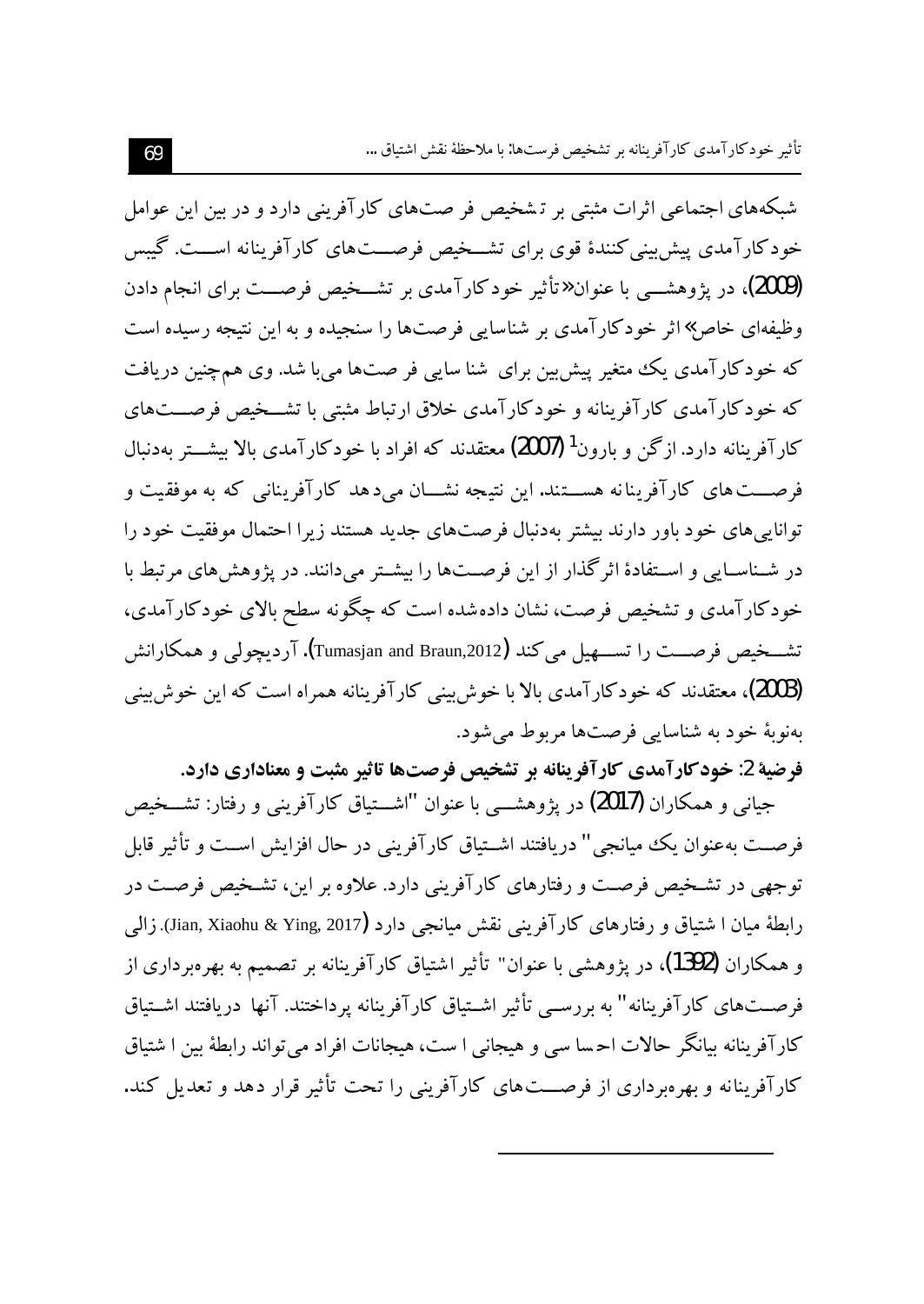كلاوكين و همكاران (2008)، در يژوهشي با عنوان "اشتياق براي كار، هيجان و تصميم مديران برای بهرهبرداری فرصتهای محصول جدید" به بررسی نقش اشتیاق عمومی در بهرهبرداری از فر صت یر داختهاند. آنها با توجه به ادبیات بهرهبرداری از فر صت و احسا سات، مدتی را برای تصـــمیم مدیران بر بهرهبرداری از فرصـــتهای جدید مبتنی بر اشـــتیاق آنان برای کار و تجربهٔ هیجانات غیرمرتبط با کار مطرح کردهاند. بدین گونه که هم اشتیاق متوازن بر کار درونی سازی غیرارادی کار در هویت یک فرد مبتنی بر انتخاب آزادانه برای مشارکت در فعالیتهای مربوط به کار و هم اشـتياق بي حد براي کار، دروني سـازي کنترلشـدۀ کار در هويت يک فود مبتني بر فشــارهای درونی جهت مشــارکت در فعالیتهای مرتبط با کار می توانند منتج به تصـــمیمهای بهر مر داری مدیران شـوند اما این تأثیرات منوط به تجربهٔ هیجان هســتند. مطالعهٔ موجود ماهیت متفاوت انواع اشتیاق را تأیید می کند و نشان میدهد که تأثیر این دو نوع اشتیاق بر تصمیم برای بهرهبر داری فر صتهای محصول جدید متفاوت ا ست. وینن (2005) در یژوهشی دریافت که اشـــتیاق کارآفرینانه در فعالیت هایی شـــکل می گیرد که در ایـجاد ســـر ما یه گذاری برای تجاری ســـازی و بهرهبرداری از فرصـــتها درگیرند. اشـــتیاق کارآفرینانه، تأثیر مســـتقیمی بر تشـخیص فرصـت، راهاندازی کسـبوکار، مأموریت و چشـمانداز، تصـمیمگیری و پایداری کارآفرینانه دارد. در عین حال، تأثیر غیرمســتقیم بر تصــمیمهای کســبوکار، راهبردها و رشــد شرکت بهواسطهٔ تأثیرش بر چشمانداز دارد.

فرضية 3: اشتياق كارآفرينانه بر تشخيص فرصتها تاثير مثبت و معناداري دارد.

وجود احساسات نیروبخش و پایدار و تأثیرگذاری آن بر موفقیت از قدیمیترین مفاهیم در حوزهٔ کارآفرینی است (Cardon et al, 2009b). شین (**2003)** نیز برای پاسخ به این سؤال که چه چيز موجب حفظ تلاش بلندمدت كارآفرينان در پيگيري فرصت مي شود، مقولهٔ عشق خودخواهانه و اشتیاق کارآفرینان به فرایند خلق و سودزا کردن سازمان را بیان می کند. برانگیختگی احساسی بُعد مهمی از احساس خودکارآمدی است که میٍتواند تحت تأثیر مشاهدههای واقعی از فرایندی تجربه شده باشد (Laviolette, Lefebvre & Brunel, 2012). هنگامی که افراد نگرش مثبت نسبت به فعالیتهای کارآفرینانه داشته باشند، بدون شک کارآفرینی را به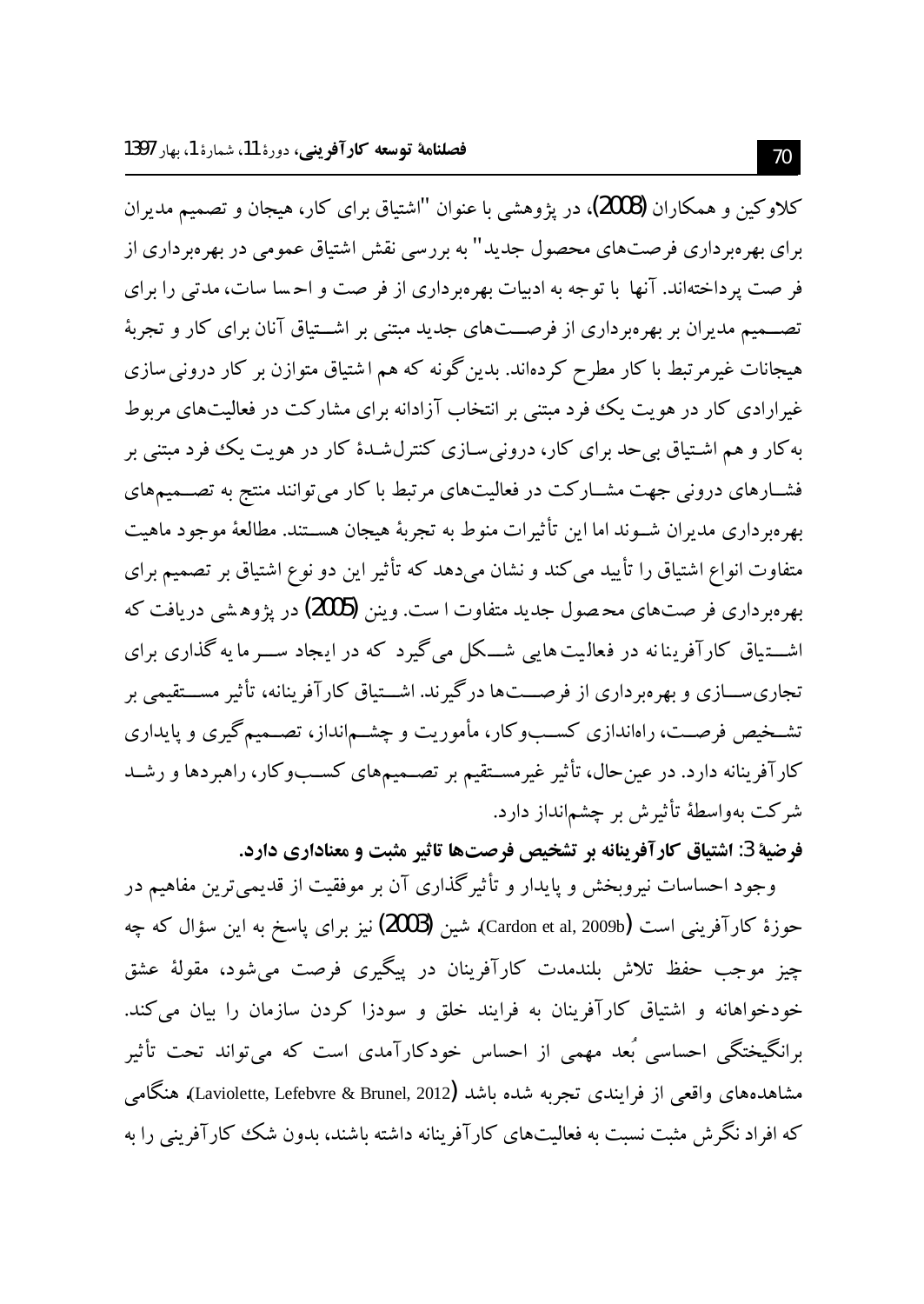عنوان امری شدنی و امکان پذیر درک می کنند. بنابراین، احتمال بیشتری دارد که اشتیاق کارآفرینی پایدارتری بهوجود آید و کسبوکار کارآفرینانه ایجاد شود. براساس پیشینهٔ تحقیق، تحولات روان شناختي عميق و مثبتي بين اشتياق كار آفرينانه و تشخيص فرصت وجود دارد؛ يعني افراد ما در جات بالاتر خودشناسی و آگاهی از قابلیتهای روان شناختی و مهارتی خود، گرایش بیشتری برای انجام یک فعالیت نشان میدهند:

فرضية 4. اشتياق كارآفريني در رابطة بين خودكارآمدي كارآفرينانه و تشخيص فرصتها نقش میانجی دارد.

روش شناسے

این تحقیق از نظر هدف، کاربردی و از نظر نحوهٔ گردآوری اطلاعات توصــیفی و از نوع همبســتگي و مبتني برمدل معادلات ســـاختاري اســـت. جامعهٔ آماري اين يژوهش كارآفرينان شـرکتهای دانش بنیان مسـتقر در پارکـهای علموفناوری شـهر تهران میباشـند که براسـاس جدول مورگان 234 نفر انتخاب شدند. نمونهٔ آماری با استفاده از روش نمونهگیری در دسترس انتخاب شد. ابزار ا صلی گردآوری اطلاعات پر سشنامهٔ ساختارمند بوده و بهترتیب 20 سؤال براي سـنجش خودكارآمدي كارآفرينانه شـامل (جسـتوجو3، برنامهريزي4، نظم بخشـيدن3، به کارگیری منابع انســـانی 6 و به کارگیری منابع مالی4 ســـوال) می باشـــد (مک گی و همکاران، 2009)؛ 13 سـؤال تشـخيص فرصـت شـامل (يويش رقابتي فرصـت 5، جســتوجوي پيشـگام فرصــت4 و راهكار نو آورانهٔ فرصــت 4 ســوال) مي باشــد (يوكاها، 2010) و 10 ســؤال اشــتياق كارآفرينانه شــامل (اشــتياق ابداعي 4، تأســيســي2 و توســعهاي3 ســوال) بوده و با طيف 5تايي لیکرت در نظر گرفته شده است. انسجام درونی ابزارهای مورد استفادهٔ ضریب آلفای کرونباخ بهترتيب، 0/806 خود كارآمدي كارآفرينانه، 0/737 تشــخيص فرصـــت و 0/727 اشـــتياق کارآفرینانه بهدســت آمد. آزمون میانجی گری بوت اســترپ با 500 تکرار برای بررســی نقش متغیر میانجیگر به کار بســته شــد. تحلیلهای مورد نظر با نرمافزارهای  $_{22}$ AMOSS $_2$  و بســتهٔ آماری برای علوم اجتماعی SPSS<sub>۱8</sub> انجام شـده اسـت. با توجّه به اینکه ضـریب آزمون KMO همواره بین صفر و یک نو سان دارد، اگر مقدار آن کمتر از 0/05 با شد، دادهها برای تحلیل عاملی منا سب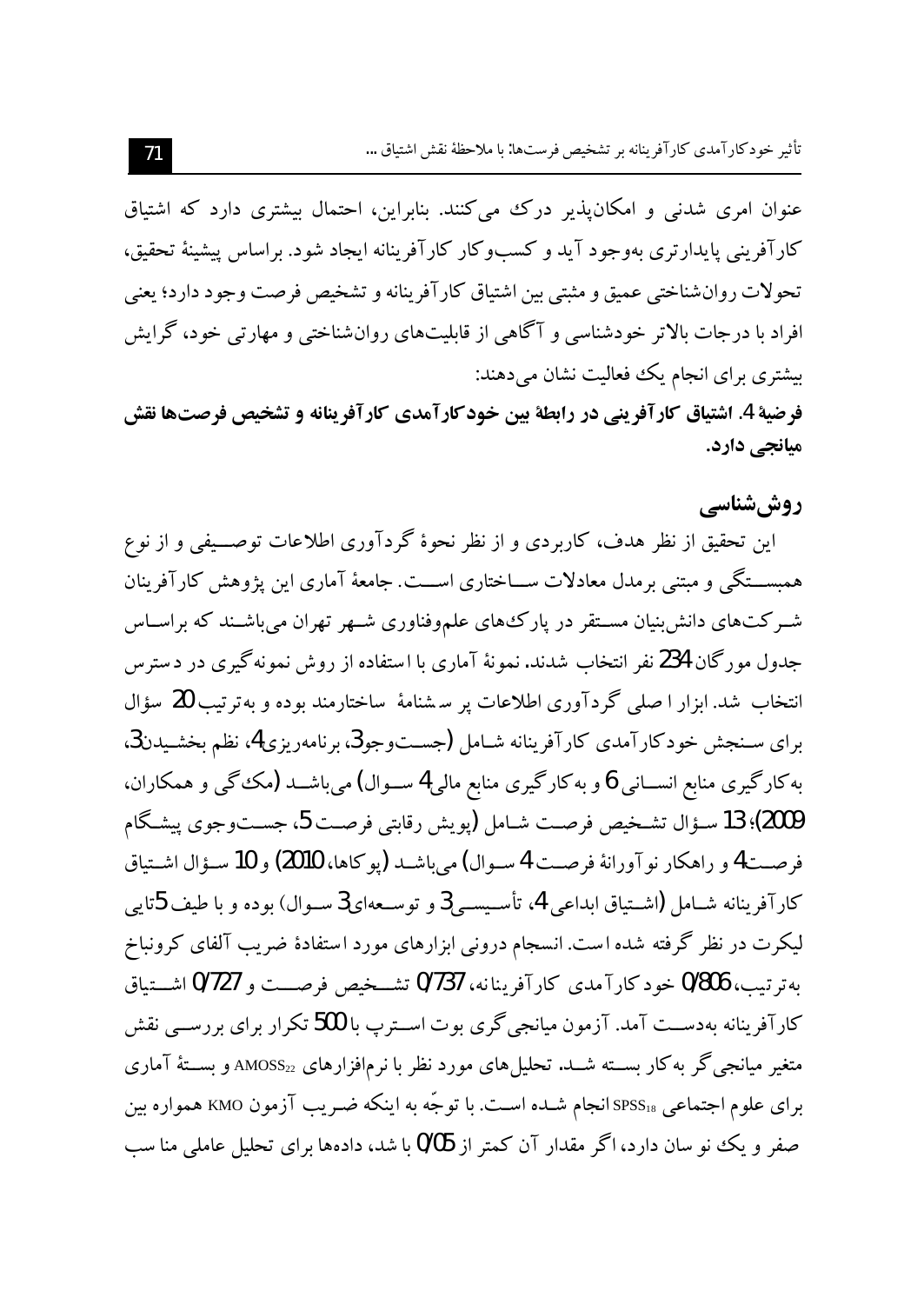نخواهد بود و اگر مقدار آن بین 0/5 تا 0/69 باشــد، می توان با احتیاط بیشــتر به تحلیل عاملی یرداخت، اما اگر مقدار آن بزرگتر از 0/70 با شد، همبستگی موجود در بین دادهها برای تحلیل عاملی مناســـــــ هســـتند. از آنجا که بارهای عاملی همگی بالای 0/5 هســـتند، بارهای عاملی معنادارند. بهمنظور تجزیه و تحلیل اطلاعات از روشهای توصیفی (فراوانی، درصد، میانگین) و آمار استنباطی (مدل سازی معادلات ساختاری) استفاده شده است.

#### بافتهها

# الف) توصيف جمعيتشناسي آمار تو صیفی متغیرهای جمعیت شناختی نشان داد 77/4 در صد یا سخ دهندگان مرد و 21/3 درصد زن، 31/5درصد تحصیلات کارشناسی، 57/9 درصد کارشناسی ارشد، 7/7درصد دکترا دارند. از لحاظ دامنهٔ سنی 30-40 سال دارای بیشترین درصد (43/8) بو دند.

## ب) يوازش مدل

جدول 1 شاخص هاي برازش مدل اندازه گيري را نشان مي دهد. با توجه به جدول، 05/05<r بنابراین، کای اسکوئر معنادار نیست. اما سایر شاخص ها، برازش مدل را تایید می کنند.

| AGFI  | GFI   | <b>RMR</b> | <b>CMIN/DF</b> |       | DF | <b>CMIN</b> | <b>NPAR</b> | مدل       |
|-------|-------|------------|----------------|-------|----|-------------|-------------|-----------|
| 0/906 | 0/942 | 0/052      | 2/021          | 0/000 | 41 | 82/881      | 25          | مدل پژوهش |
|       | 1/000 | 0/000      |                |       |    | 0/000       | 66          | مدل اشباع |
| 0/464 | 0/557 | 0/234      | 11/457         | 0/000 | 55 | 630/134     | 11          | مدل مستقا |

جدول 1. شاخص های برازش مدل برای مدل اندازهگیری

| جدول2. شاخصهای برازش مدل برای مدل اندازهگیری |  |  |  |  |  |  |  |  |
|----------------------------------------------|--|--|--|--|--|--|--|--|
|----------------------------------------------|--|--|--|--|--|--|--|--|

| <b>RMSEA</b> | <b>CFI</b> | TLI<br>rho <sub>2</sub> | IF)<br>Delta <sub>2</sub> | <b>RFI</b><br>rho1 | NFI<br>Delta1 | مدل       |
|--------------|------------|-------------------------|---------------------------|--------------------|---------------|-----------|
| 0/066        | 0/927      | 0/902                   | 0/929                     | 0/824              | 0/868         | مدل پژوهش |
| 0/211        | 1/000      |                         | 1/000                     |                    | 1/000         | مدل اشباع |
|              | 0/000      | 0/000                   | 0/000                     | 0/000              | 0/000         | مدل مستقل |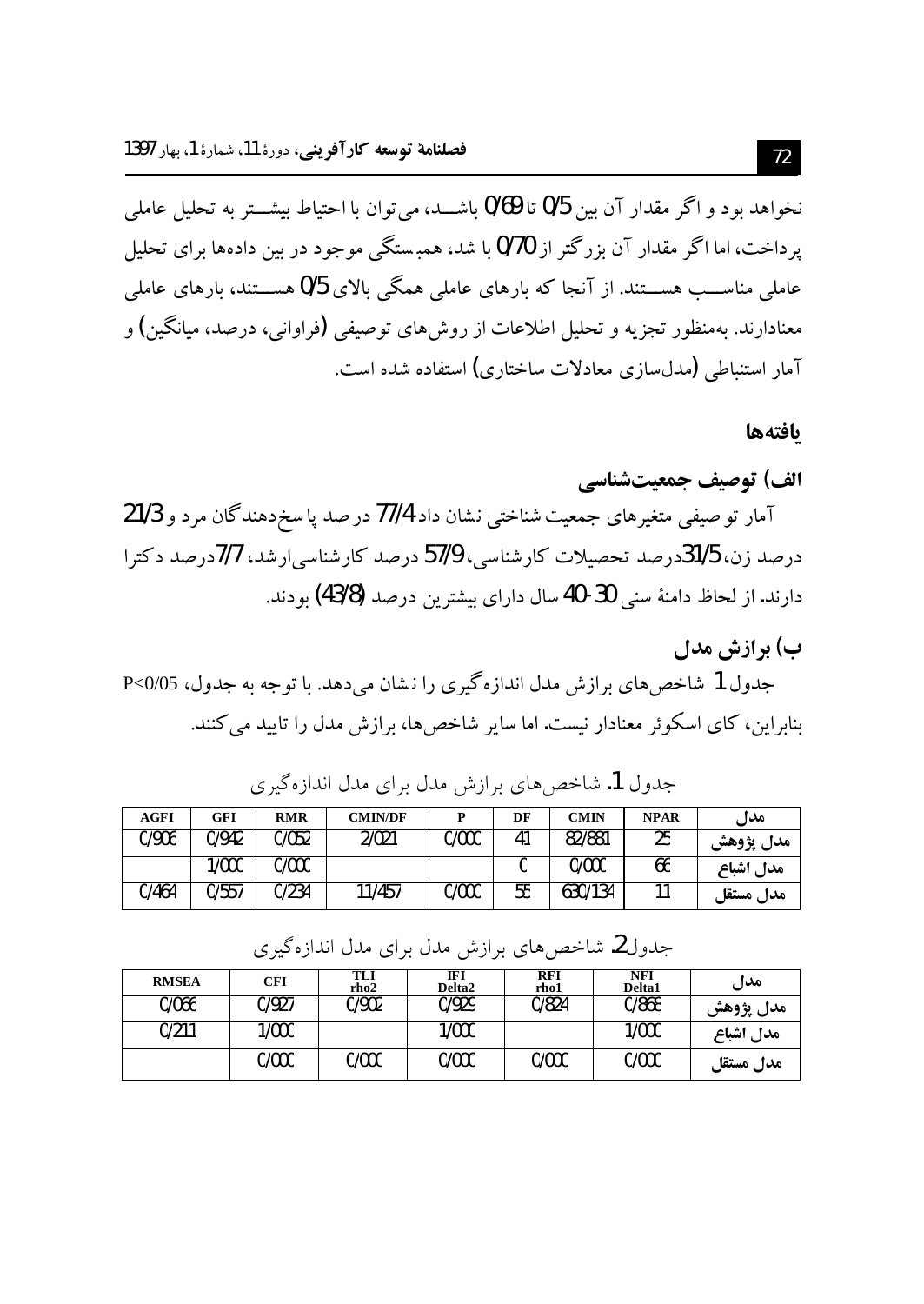بهطورکلی در کار با20 Amoss، هر یک از شــاخص های بهدســتآمده برای مدل به تنهایی دلیل برازندگی مدل یا عدم برازندگی آن نیسـتند، بلکه این شـاخص۱ها را باید در کنار یکدیگر و باهم تفسیر کرد.

ج) بررسی مدل ساختاری تحقیق

برای آزمون فرضیههای تحقیق، مدل ساختاری زیر طراحی شد. باتوجه به شکل 1، از آنجا که ضریب تعیین تشخیص فرصت 9/39 بهدست آمده است، در نتیجه حدود 40 درصد تغییرات این متغیر توســط دو متغیر اشـــتیاق کارآفرینانه و خودکارآمدی کارآفرینانه تبیین میشـــود و 60درصــد تغییرات آن نیز توسـط متغیرهای که در این مدل مد نظر قرار نگرفته، تبیین میشـود. همچنین در جدول 4 آثار بین متغیرها و معناداری این آثار نشان داده شده است.



شكل 1. مدل ساختاري تحقيق

| اثر کل | اثر غيرمستقيم | اثر مستقيم           | متغير وابسته           | متغير مستقل            |
|--------|---------------|----------------------|------------------------|------------------------|
| 0/411  |               | $0/41$ <sup>**</sup> | اشتباق كارآفرينانه     | خودكارآمدي كارآفرينانه |
| 0/585  | J/094^        | $0/49$ <sup>**</sup> | تشخيص فرصت كارآفرينانه | خودكارآمدي كارآفرينانه |
| 0/230  | $\sim$        | $0/23^{*}$           | تشخيص فرصت كارآفرينانه | اشتياق كارآفرينانه     |

جدول 3. آثار مستقیم، غیرمستقیم و کل بین متغیرهای تحقیق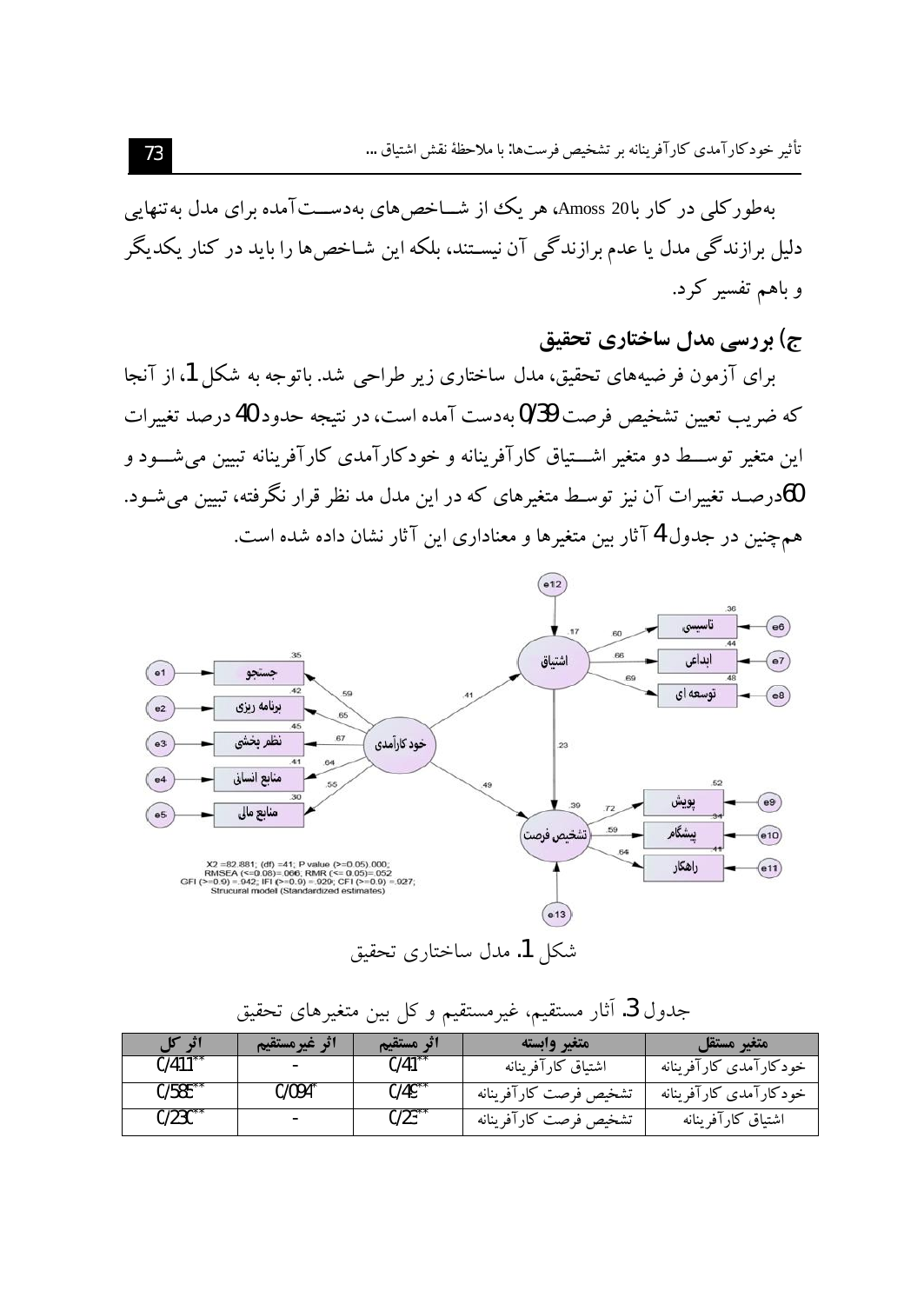د) تحليل نقش ميانجي گري اشتياق كارآفرينانه

تحلیل میانجیگری در واقع انجام مرحله به مرحلهٔ تحلیل رگرســـیون برای تأیید نقش متغیر میانجیگر در رابطهٔ بین متغیرهای مســتقل و وابســته اســت.گذراندن چهار گام برای تأیید نقش یک متغیر در جایگاه متغیر میانجی گر، ضــرورت دارد. گام اول این اســت که متغیر مســتقل با متغیر وابســـته رابطهٔ معنادار داشـــته باشـــد. در گام دوم معناداری رابطهٔ بین متغیرهای مســـتقل و میانجی گر و در گام سوم معناداری رابطهٔ بین متغیرهای میانجی گر و وابسته بررسی می شود. گام چهارم این اسـت که وقتی متغیر میانجی گر وارد معادلات رگرسـیونی می شـود، رابطهٔ بین متغیر مستقل و وابسته، غیرمعنادار شود که در این حالت متغیر مورد نظر، میانجی گر کامل می باشد، یا اینکه این رابطه در حضـــور متغیر میانجیگر کاهش یابد اما همچنان معنادار باقی بماند که در این حالت، نقش متغیر میانجی گر، جزیبی خواهد بود. جدول 4، نتایج تحلیل میانجی گری برای متغیر اشتیاق کارآفرینانه را نشان می دهد.

| ضريب تعيين | معناداري<br>آماري | اثر غيرمستقيم | اثر مستقيم | متغير وابسته | متغير مستقل     |                                                         |
|------------|-------------------|---------------|------------|--------------|-----------------|---------------------------------------------------------|
| 0/34       | 0/000             |               | 0/58       | تشخيص فرصت   | اخودکارآمدي ← ا | بدون متغير اشتياق<br>كارآفرينانه                        |
| 0/39       | 0/000             |               | 0/49       | تشخيص فرصت   | خودکارآمدی ←    | با ورود متغير                                           |
|            | 0/021             | 0/094         |            |              |                 | اشتياق كارآفرينانه <mark>خودكارآمدى ←</mark> تشخيص فرصت |

جدول4. بررسي نقش ميانجي متغير اشتياق كارأفرينانه

نتايج نشان داد اثر مستقيم خودكارآمدي كارآفرينانه بر تشخيص فرصت كارآفرينانه قبل از ورود متغير ا شتياق كارآفرينانه 0/58 بوده و در سطح اطمينان 0/99 معنادار ا ست. اين متغير 34 در صد تغییرات تشخیص فر صت کارآفرینانه را تبیین می کند. با ورود متغیر اشتیاق کارآفرینانه اثر مستقیم خودکارآمدی کارآفرینانه بر تشخیص فرصت کارآفرینانه کاهش یافته و به 0/49 در سطح اطمينان 99 درصد رسيد. قدرت تبيين مدل با نقش ميانجي متغير اشتياق كارآفرينانه به 39 درصـــد افزایش یافت و اثر غیرمســـتقیم خودکارآمدی کارآفرینانه بر تشـــخیص فرصـــت کارآفرینانه با میانجی گری اشــتیاق کارآفرینانه معناد دارد. این ســه نکته نشــان میٖدهد که متغیر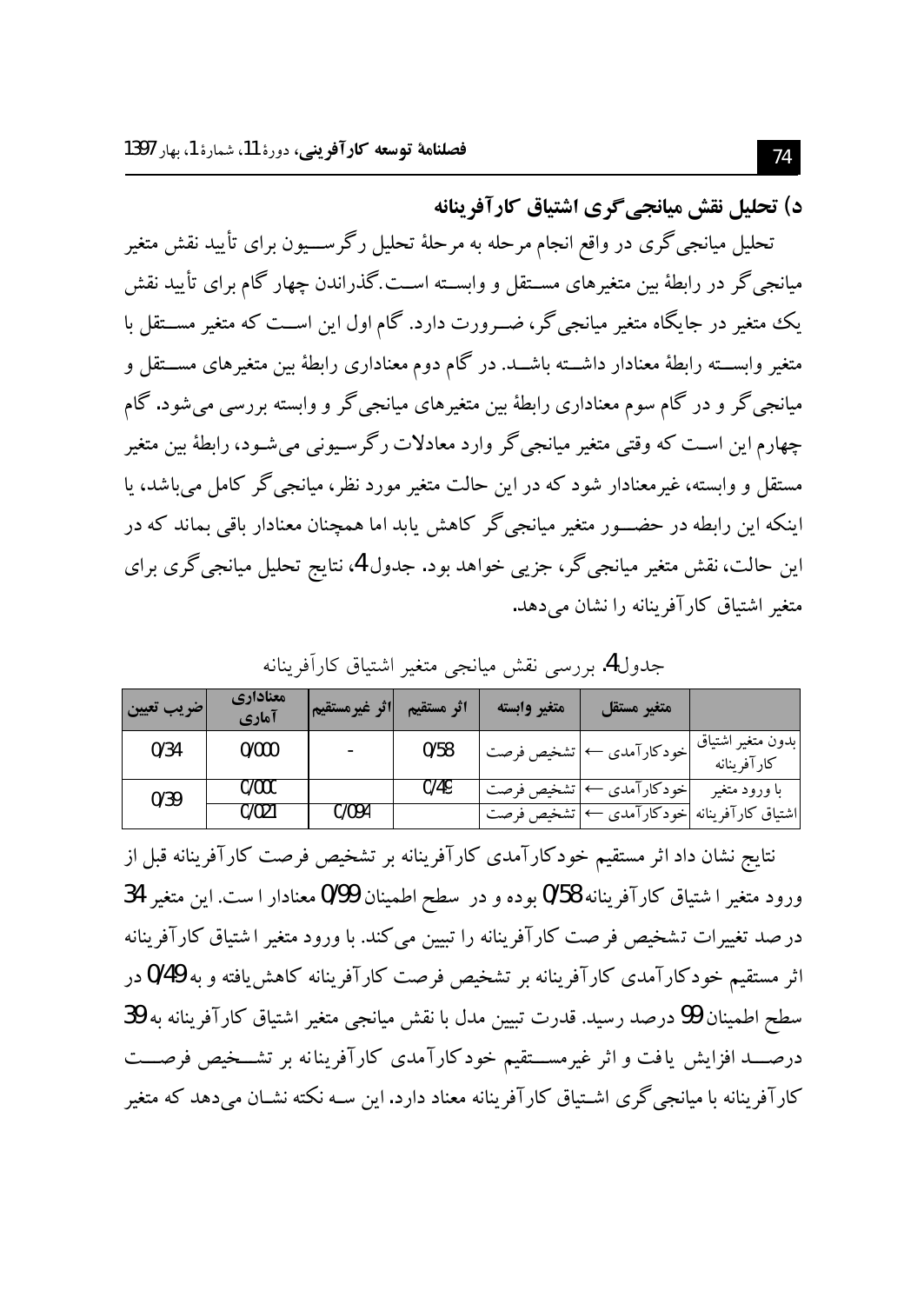اشـتياق كارآفرينانه در رابطهٔ خودكارآمدي كارآفرينانه و تشـخيص فرصـت كارآفرينانه نقش ميانجي دارد.

## **بحث و نتیجه گیری**

با تو جه به ادبیات نظری پژوهش، در پارک های علم و فناوری ظرفیت های بالایی برای تشخیص فرصت وجود دارد، بنابراین شـرایطی را فراهم کرده اسـت تا با ایجاد شـرکتهای مختلفی زمینه را برای تشخیص این فرصتها مهیا کنند.

فرضـــيهٔ اول " تاثير مثبت و معنادار خودکارآمدي کارآفرينانه بر اشـــتياق کارآفرينانه" با مقدار 1411/D=β به تأييد رسـيد. يافتههاى بهدســت آمده با نتايج كاردون و همكاران **(2013)** و هادیزاده و همکاران (2015) همخوانی دارد. نتایج کاردون و همکاران نشــان میدهد که از بین ابعاد اشتیاق کارآفرینی اشتیاق ابداعی و تأسیسی رابطهٔ مستقیم با خودکارآمدی کارآفرینانه دارد. بنابراین خودکارآمدی و اشــتیاق کارآفرینانه اهمیت درگیرشــدن افراد را در فعالیتهایی كه در هو يت آنـها نقش دارد را برجســــته مى كـند. فرضــــيهٔ دوم " تأثير مثـبت و معـنادار خودکارآمدی کارآفرینانه بر تشــخیص فرصــتها" با مقدارβ=0/491 تأیید شــد و با نتایج تو ماس جان و براون (2012) و وا نگ و جیم (2013) همخوانی دارد. در مقایســـــه با نـتایج یژوهش ها می توان دریافت افزایش خودکارآمدی نه تنها برای کارآفرینان لازم اســت بلکه این خودباوری باید در بین همهٔ اعضای سازمان اتفاق بیفتد و درنهایت به شناسایی فرصت از طرف كارآفرينان منجر شـود.فرضـيهٔ سـوم "تاثير مثبت و معنادار اشـتياق كارآفرينانه بر تشـخيص فرصتها" با مقدار β=0/230 به تأييد رسيد و با نتايج جياني و همكاران (2017) و تا حدودي با زالی و همکاران (1392) همخوانی دارد. جیانی و همکاران (2017) دریافتند اشتیاق کارآفرینی در حال افزایش اســت و تأثیر قابل توجهی در تشــخیص فرصــت و رفتارهای کارآفرینی دارد. كارآفرينان با ا شتياق كارآفريني، نسبت به ديگران بيشتر فر صتها را تشخيص داده شروع به سـرمايه گذاري جديد مي کنند. فرضـيهٔ چهارم «شـتياق کارآفريني در رابطهٔ بين خودکارآمدي کارآفرینانه و تشـخیص فرصـتها نقش میانجی دارد» به تأیید رسـد. بهطور کلبی می توان نتیجه گر فت احســــاس مثبت خود کارآ مدی، ایده های نوآورانهٔ کارآفرینان را تســـریع می کند و قضاوتهای شخصی را که از ویژگیهای روانشناختی نشأت می گیرند به طرف توانمندی فرد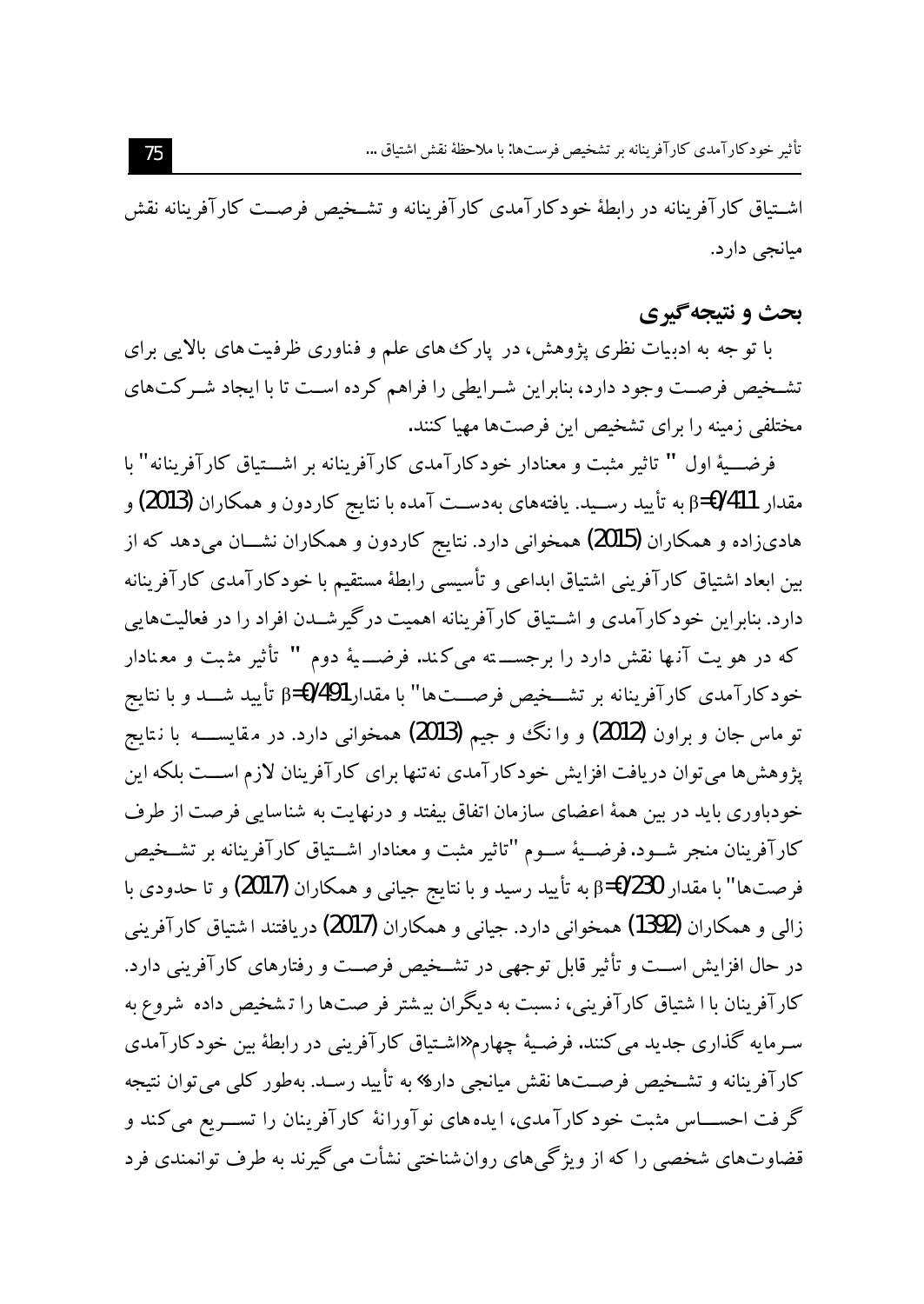سوق میدهند. طبق یافتههای این پژوهش اشتیاق کارآفرینانه می تواند رابطهٔ بین خودکار آمدی کارآفرینانه و بهرهبرداری از فرصــتهای کارآفرینانه را تحت تأثیر قرار داده و تعدیل کنند. بر ا ساس یافتههای این پژوهش پیشنهادهایی ارائه می شود. با توجه به تأیید فر ضیهٔ اصلی پژوهش که بیانگر نقش میانجی اشـتیاق کارآفرینی در رابطهٔ بین خودکارآمدی کارآفرینانه و تشـخیص فرصت است، پیشنهاد می شود شاخص های خودکارآمدی کارآفرینانه نیز در گزارش های مالی شرکتهای دانش بنیان گنجانده شود تا بتوان آنها را مورد ارزیابی قرار داد تا بتوان راحت تر به ارزيابي اين شــاخص ها يرداخت و نقاط قوت و ضـــعف خود را در رابطه با اين شـــاخص ها مشــخص کرد و در جهت بهبود آنها عمل نمود. باتوجه به تأیید فرضــیهٔ اول پژوهش پیشــنهاد می شـــود که کارآفرینان بهمنظور تقویت به کارگیری منابع انســـانی، خود اندازهگیری های مستمری از سطح شایستگی کارکنان داشته با شند، برای اندازهگیری رضایت شغلی کارکنان اقدام به ایجاد نظام اندازهگیری رضایت شغلبی در سازمان کنند و با استفاده از اقدامهایی از قبیل تشویق و تنبیه در جهت حفظ و پایداری کارکنان بکوشند. در راستای تایید فرضیهٔ دوم پیشنهاد می شود با توجه به ضرورت و جایگاه شرکتهای دانش بنیان در افق 1404 و سند چشمانداز 20 ساله کشور (به گونهای پیش بینی شده است که در سال 1404، باید پنجاهدرصد از تولید ناخالص داخلی کشـور از محل اقتصـاد دانش:پنیان تولید شـود) و با توجه به جوان بودن جمعیت کشـور می توان با شنا سایی عوامل اثر گذار بر کـشف و تـشخیص فر صت۱ها در صنعتهای مختلف و تقویت خود کارآمدی آنان در میان کارآفرینان، بازارهای موجود را برای پر کردن خلأهای کاری موجود و رقابت در عرص, جهانی غنی کرد. همچنین به کارآفرینان شـــر کت های دانش بنیان پیشـنهاد می شـود دانش موجود در شـر کت۱ها را شـناسـایی و سـازماندهی کنند و بهمنظور قابليت دسـتيابي و اسـتخراج بهتر بايد با ايجاد زمينهٔ گسـترش تعاملات انسـاني و روابط بین شبکهها دانش ضمنی موجود در لایههای پنهان ذهن را کشف و استخراج کنند تا در تمامی سطوح شرکت بتوان از این دانش ا ستفاده کرد. یکی از محدودیتهای این پژوهش این است که به بررســی تأثیر خودکارآمدی کارآفرینانه و اشــتیاق کارآفرینانه بر تشــخیص فرصــتهای کارآفرینانه پرداخته است، از این رو پیشنهاد می شود پژوهش های آتی به بررسی تأثیر تشخیص فر صتها؛ ا شتیاق و خودکارآمدی کارآفرینانه بر ر شد کسبوکارها؛ بر عملکرد کارآفرینانهٔ نویا انجامشـــود. عدم آگاهی کارآفرینان از ابعاد خودکارآمدی کارآفرینانه که محقق در یک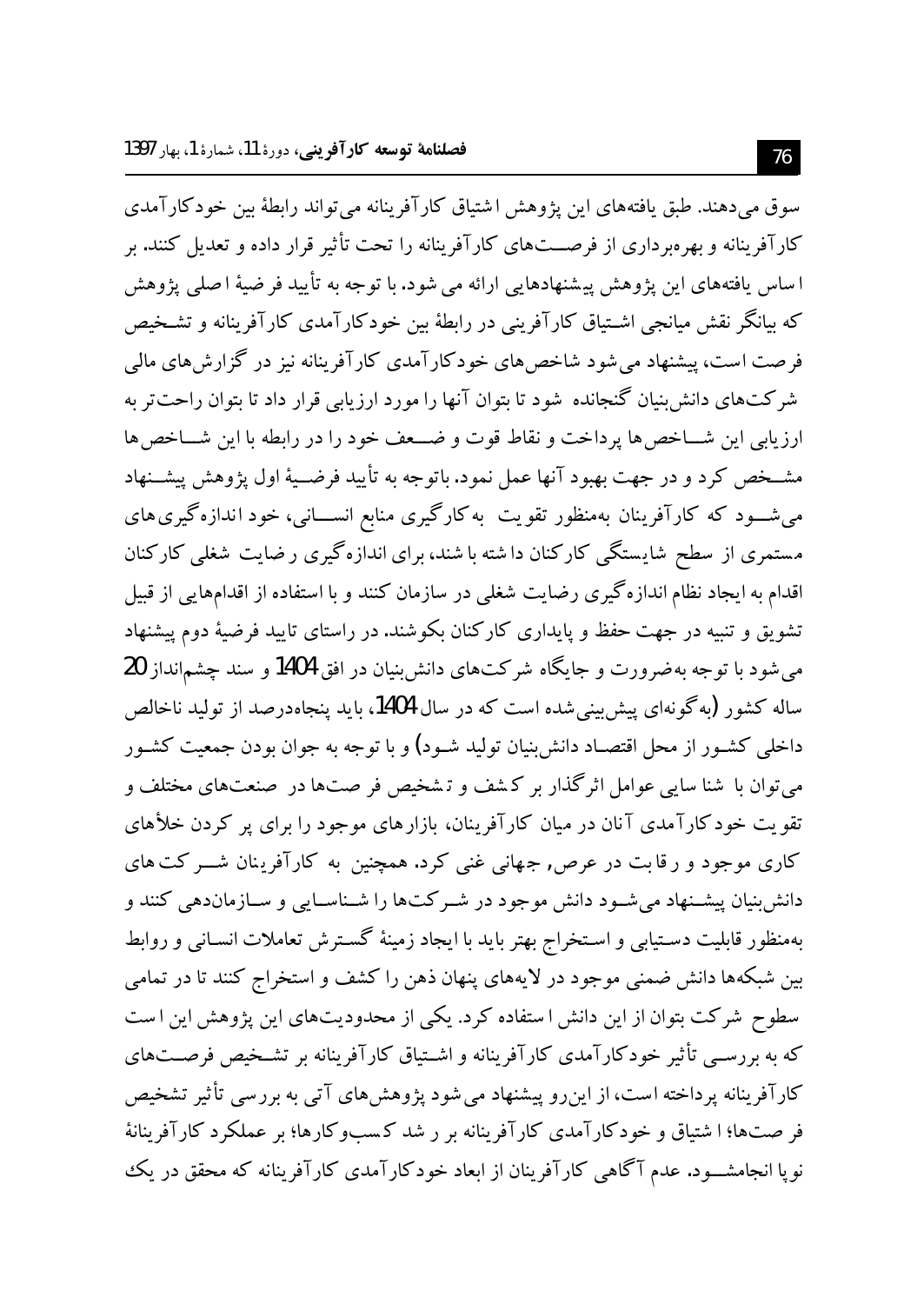فضـــای مصـــاحبه قرار میگرفت و با بیان مثال۵های ملموس هر کدام از ابعاد را در فضـــای کسبوکار برای کارآفرینان با توجه به نوع کسبوکارشان بومیسازی میکرد.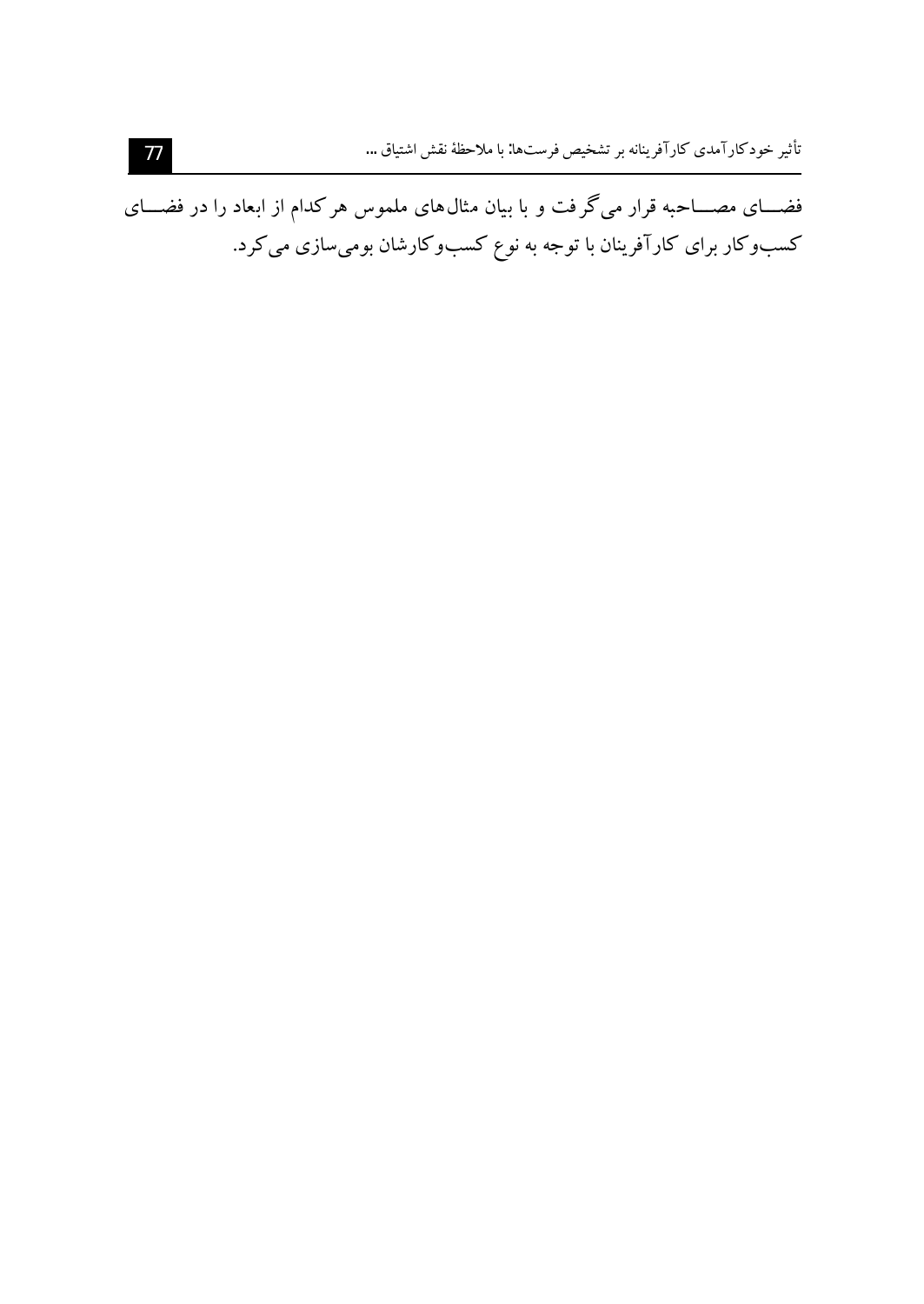#### منابع

مشـــدئی، ع (1390). تحلیل اثرات شـــبکههای اجتماعی بر شـــناســـایی فرصـــتهای كاد آفرېنې، فصلنامه مديريت صنعتي، 6(15): 82-69.

- نعمتی، م؛ و کاکایور، ص (1392). رابطهی بین یادگیری سازمانی و شناسایی فرصت با خودکارآمدی در میان کارآفرینان شـرکتهای دانش;نیان شـهر تهران، *فصـلنامه*  $143$ -58:(4) وري و ارزش آفريني، 2(4):58-43.
- نیک رفتار، ط؛ حســینی، الف. (1395) تاثیر دانش پیشــین بر تشــخیص فرصـــتهای كار آفرينانه، فصلنامه توسعه كار آفرينير، 4(4): 748-731.
- Ardichvili, A., Cardozo, R., and Ray, S. (2003). A theory of entrepreneurial opportunity identification and development, Journal of Business Venturing, (1)18:105-123.
- Bandura, A. (1997). Self-efficacy: The exercise of control. New York: W.H. Freeman and Company.
- Barabosa, S.D., Gerhardt, M.W., and Kickul, J. R. (2007). The role of cognitive style and risk performance on entrepreneurial self-efficacy and entrepreneurial intention, Journal of Leadership and Organizational Studies, 13(4): 86-104.
- Baron, R. (2008). The role of affect in the entrepreneurial process. Academy of Management Review. 33(2): 328-340.
- Cardon, M.S., Gregoire, D.A., Stevens, C. E., and Patel, P. C (2013). Measuring entrepreneurial passion: Conceptual foundations and scale validation, Journal of Business Venturing 28(3):373-396.
- Cardon, M. S., Sudek, R. and Mitteness, Ch. (2009b). The impact of perceived entrepreneurial passion on angel investing, Frontiers of Entrepreneurship Research. 28(2), https://doi.org/10.1177/1050651913513902
- Cardon, M.S., Wincent, J., Singh, J. and Drnovsek, M. (2009a). The nature and experience of entrepreneurial passion. Academy of Management Review, 34(3): 511-532.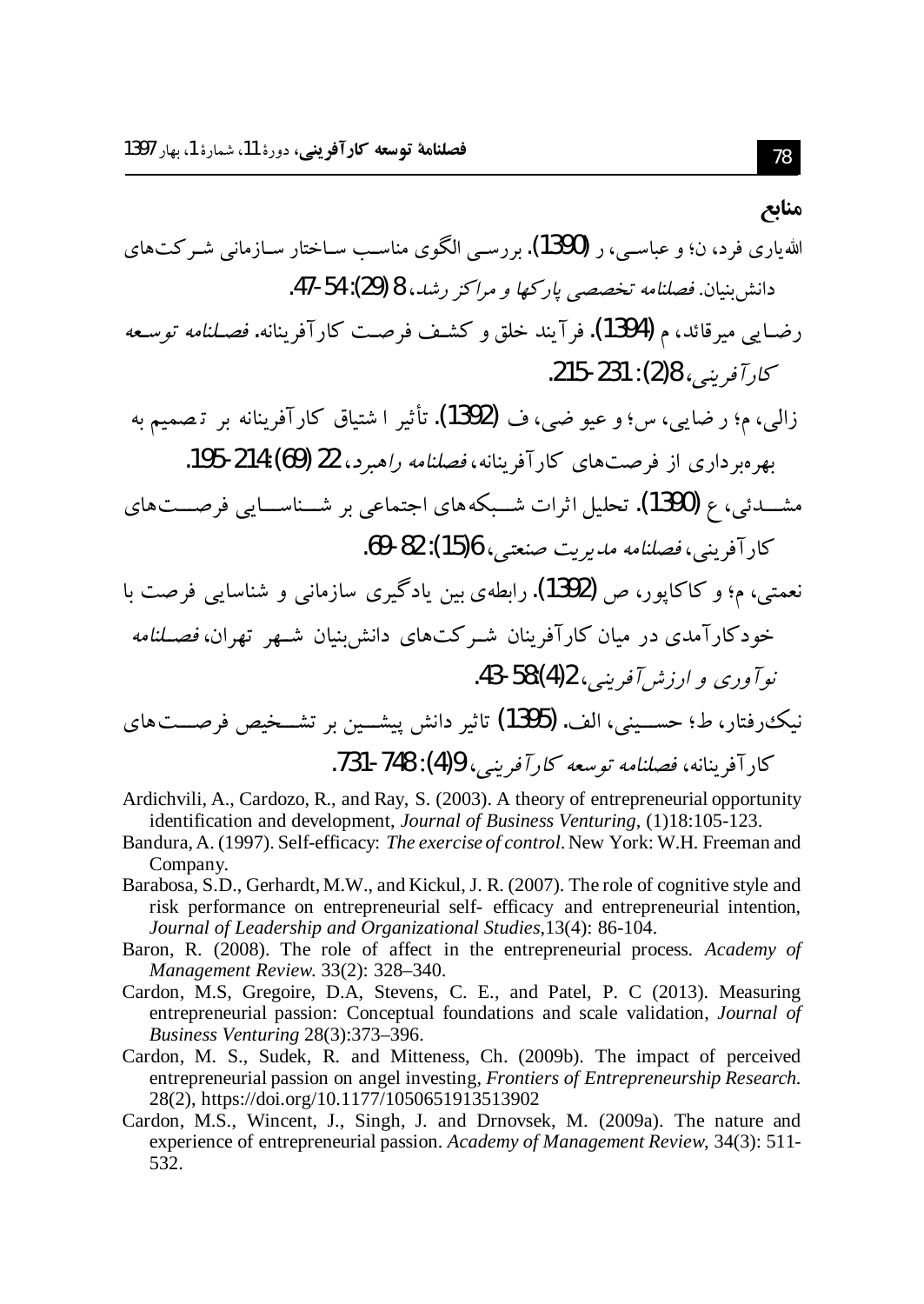- Chen, C.C., Greene, P.G., and Crick, A. (1998). Does Entrepreneurial Self-efficacy Distinguish Entrepreneurs from Managers? Journal of Business Venturing, 13(4): 295-316.
- Cardon, M. S., Wincent, J. Singh, J. and Drnovsek, M. (2005), Entrepreneurial Passion: The nature and experience of entrepreneurial passion. Academy of Management Review, (3)34: 511-532.
- Chen, X.-P., Yao, X., and Kotha, S. (2009). Does Entrepreneurial Self-efficacy Distinguish Entrepreneurs from Managers? Journal of Business Venturing (4)13:295-316.
- Croitoru, A. (2012). A review to a book. Journal of Comparative Research in Anthropology and Sociology, 3(2). 137-148.
- De Noble, A., Jung, D. and Ehrlich, S. (1999). Entrepreneurial self-efficacy: The development of a measure and its relationship to entrepreneurial action. In R.D. entrepreneurial self-efficacy, Journal of Developmental Entrepreneurship, 1(13): 3-20.
- Díaz-García, M. and Jiménez-Moreno, J. (2010). Entrepreneurial intention: The role of gender. International Entrepreneurship and Management Journal, 6(3), 261-283.
- Farmer, S., Yao, X., and Kung-McIntyre, K., (2011). The Behavioral Impact of Entrepreneur Identity Aspiration and Prior Entrepreneurial Experience. Entrepreneurship Theory and Practice. 35(2), 245-273.
- Fuduric, N. (2008). Individuals and Opportunities: A resource-based and institutional view of entrepreneurship. Aalborg University.
- Gibbs, S.R., (2009). Exploring the influence of task-specific self-efficacy on opportunity recognition perceptions and behaviors. Frontiers of Entrepreneurship Research 29  $(6)$ . 1 - 15.
- Grichnik, D., Smeja, A., and Welpe, I (2010). The importance of being emotional: How do emotions affect entrepreneurial opportunity evaluation and exploitation? Journal of Economic Behavior and Organization, 80(1): 15-29.
- Gundry, L.K., Welsch, H.P. (2001). The ambitious entrepreneur: high growth strategies of women-owned enterprises. Journal of Business Venturing. 16(5):453-470.
- Hadizadeh, E., Mobaraki, M. H., Ziya, B., and Moghimi-Esfandabadi, H., (2015). The Effect of Self-efficacy on Entrepreneurial Passion with the Conscious Mind as the Mediator. International Journal of Research in Organizational Behavior and Human Resource Management3 (1): 26-36.
- Hill, S.A., and Birkinshaw, J.M. (2010). Idea sets: conceptualizing and measuring anew unit of analysis entrepreneurship research Organ. Res. Methods.13 (1): 85-113.
- Hills, G., Shrader, R. and Lumpkin, G.T. (1999). Opportunity discovery as a creative process. In Frontiers of entrepreneurship research. (eds) P. Reynolds, W. Bygrave, K. Shaver, C. Mason, S. Manigart, G.D. Meyer and H. Sapienza. Babson College, Wellesley, MA.
- Jiani, b., Xiaohu, Z. and Ying, C. (2017). Entrepreneurial passion and behaviors: opportunity recognition as a mediator. Social behavior and personality. 45(7): 1211-1220.
- Kautonen, T. Luoto, S. and Tornikoski, E.T. (2010). Influence of work history on entrepreneurial intentions in 'prime age' and 'third age': A preliminary study. International Small Business Journal. 28(6): 583-601.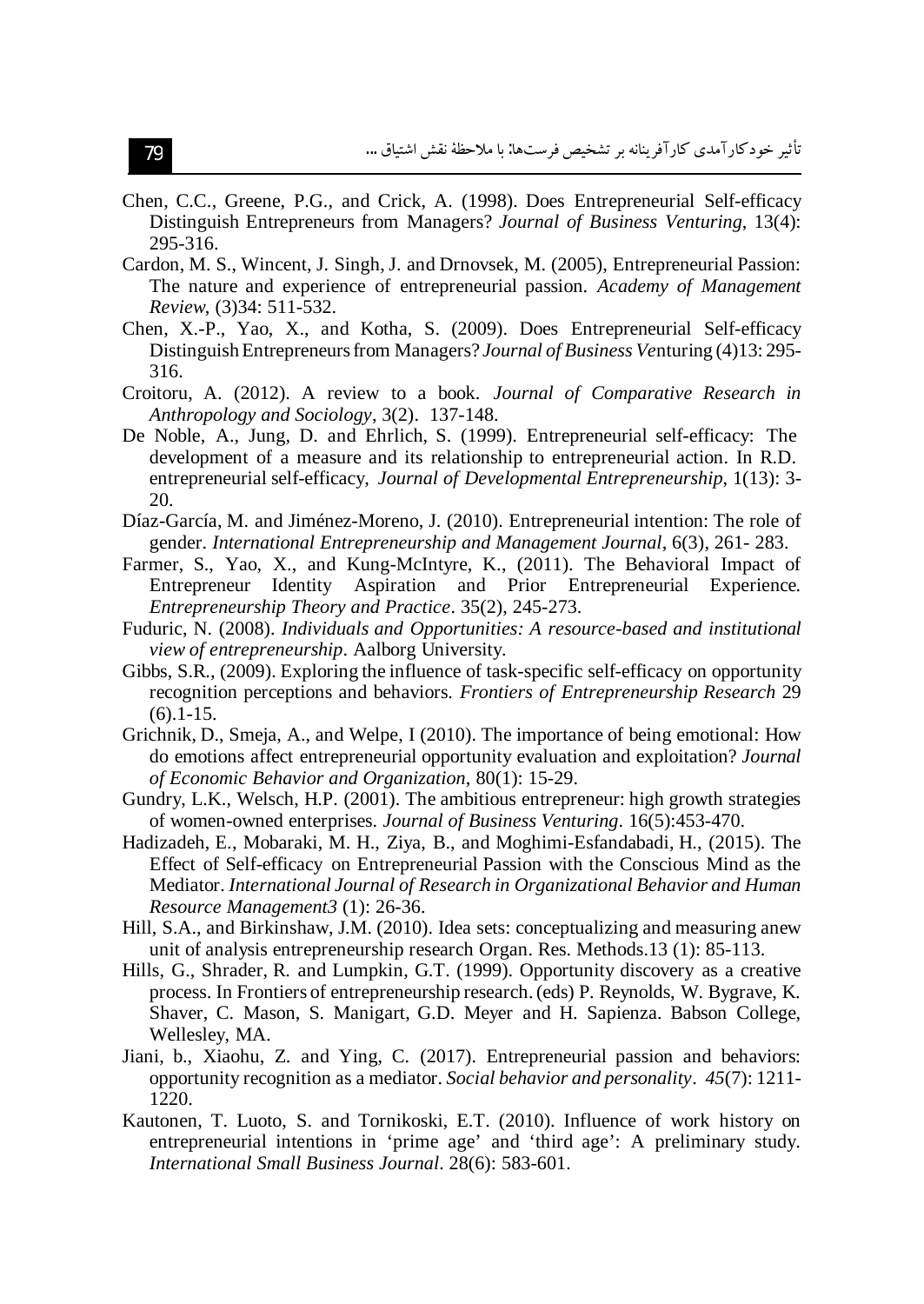- Karlsson, T. and Moberg, K. (2013). Improving perceived entrepreneurial abilities through education: Exploratory testing of an entrepreneurial self-efficacy scale in a pre-post setting. The International Journal of Management Education,  $11$  (1):1-11.
- Klaukien, Anja; Patzelt, Holger (2008): Entrepreneurial passion and its effect on decision making. Babson College Entrepreneurship Research Conference. Chapel Hill, 05.06.-07.06. 2008.
- Laviolette, E. M., Lefebyre, M. R., Brunel, O. (2012). The impact of story bound entrepreneurial role models <sub>on</sub> self-efficacy and entrepreneurial intention, International Journal of Entrepreneurial Behavior and Research. 18(6):720-742, https://doi.org/10.1108/13552551211268148.
- Liu, D., Chen, X., Yao, X., (2011). From autonomy to creativity: a multilevel investigation of the mediating role of harmonious passion. Journal of Applied Psychology 96: 294-309.
- Long, W. and McMullan, W.E. (1984). Mapping the new venture opportunity identification process. In Frontiers of entrepreneurship research. (eds) J. Hornaday, K. Vesper, F. Tarpley and J. Timmons. Babson College, Wellesley, MA.
- Luthans. Fred (2008) Organizational Behavior, 11th ed. Boston: McGraw-Hill, Pages: 201-244.
- Sequeira, J. (2008). The influence of social ties and self-efficacy in forming entrepreneurial intentions and motivating nascent behavior, Journal of Developmental Entrepreneurship, 12(3): 275-293.
- Mainela, T. and Puhakka, V. (2009). Organizing new business in a turbulent context: Opportunity discovery and effectuation for IJV development in transition markets. Journal of International Entrepreneurship, 7(2):111-134.
- McGee, J., Peterson, M., Mueller, S. and Sequeira, J. (2009). Entrepreneurial selfefficacy: Refining the measure. *Entrepreneurship Theory and Practice*, 33 (4): 965-988.
- Mueller, S. and Conway Dato-on, M. (2008), Gender role orientation as a determinant of entrepreneurial self-efficacy, Journal of Developmental Entrepreneurship, 13 (1):3-20.
- Mueller, S.L. and Goic, S. (2009). East-West differences in entrepreneurial self-efficacy: Implications for entrepreneurship education in transition economies. International Journal of Entrepreneurship Education, 1(4):613-632.
- Ozgen, E., and Baron, R. A. (2007). Social sources of information in opportunity recognition: Effects of mentors, industry networks, and professional forums. Journal of business venturing, 22(2):174-192.
- Pacheco, D. F., Dean, T. J. and Payne, D. S. (2010). Escaping the green prison: Entrepreneurship and the creation of opportunities for sustainable development. Journal of Business Venturing, 25(5): 464-480.
- Park, J.S. (2005), Opportunity recognition and product innovation in entrepreneurial high-tech start-ups: a new perspective and supporting case study, Technovation, 25(7):739-752.
- Perttula, K.(2010). Passion for work: initial measurement and construct validation. Academy of Management Conference. Chicago, IL.